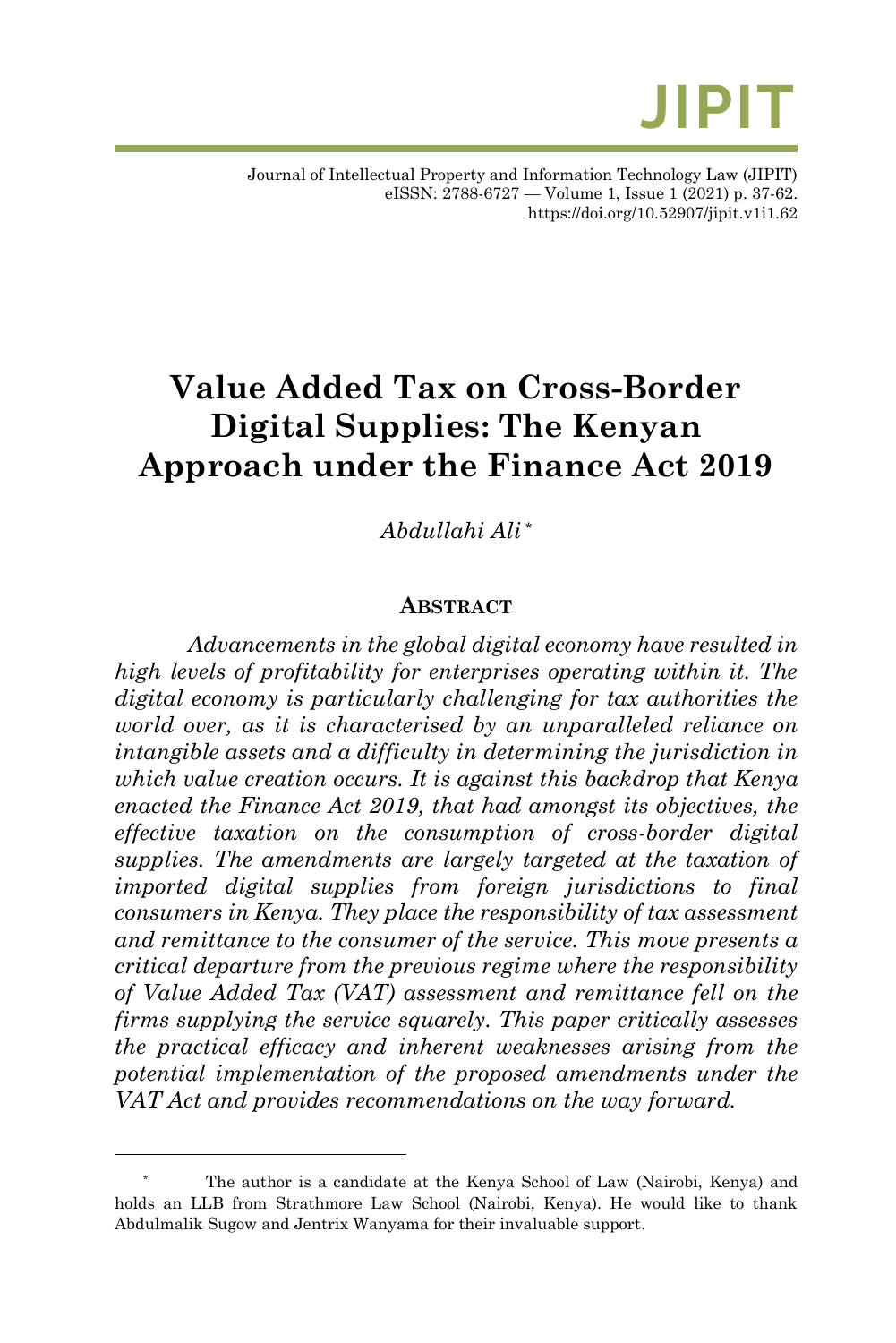**Keywords:** Digital Economy, Digital Taxation, Assessment, Finance Act, Global Digital Economy, VAT

#### **TABLE OF CONTENTS**

| 4. VAT AND CROSS-BORDER DIGITAL SUPPLIES:                |  |
|----------------------------------------------------------|--|
|                                                          |  |
| 4.1. Amendment to Interpretation Section of the          |  |
|                                                          |  |
| 4.2. Amendment to the Charging Section of the VAT Act 54 |  |
| 4.3. Amendment to the Treatment of Imported Services 55  |  |
|                                                          |  |
|                                                          |  |

### 1. INTRODUCTION

<span id="page-1-0"></span>The technological revolution that has characterised human life over the last two centuries has led to immense changes in all fields of knowledge. The rapid pace at which innovation is, and has been moving at, has proven to be a challenge for regulators as they play catch up. One manifestation of the said revolution has been the ability of commerce to go beyond the brick and mortar world, and into the ethereal cyber-space, characterised by its virtual and intangible nature. Furthermore, technological innovation has propelled the inter-connectedness and inter-dependence of the

● vol. 1:1 (2021), p. 38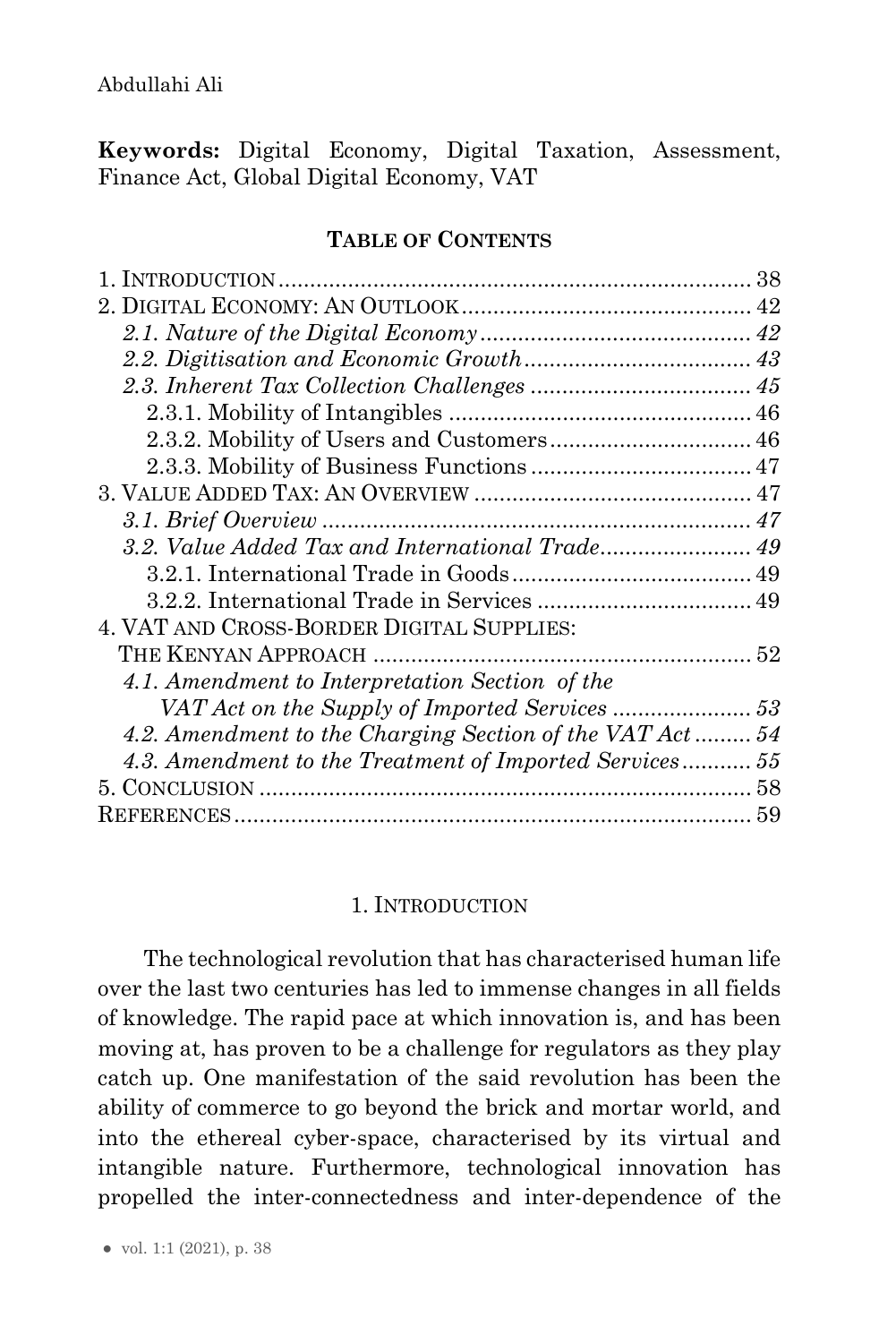Journal of Intellectual Property and Information Technology Law (JIPIT) global economy linking up capital, labour, finance, and trade inextricably. 1

Considerable public angst has been witnessed the world over, owing to aggressive tax planning strategies by multinational enterprises. Creative accountants and lawyers have exploited the existing panacea amongst the taxation laws of different jurisdictions to reduce their taxable base artificially by shifting their profits from high tax to low-tax jurisdictions (OECD, BEPS, 2019). It is the norm that little to no substantial economic value is created within the low-tax jurisdictions. Moreover, owing to economic downturns that have resulted in recessions, the high-tax jurisdictions have been forced to tighten their fiscal belts through austerity cuts on social spending (Curwen, 2016). This has fuelled the heightened awareness and increasing sense of indignation as to whether multinationals are paying their '*fair share'* of taxation owed to the countries where much economic benefit is created (Corwin, 2014). Following the 2008 global financial crisis, investigative reporting has unearthed leaks such as the Panama and Paradise papers that have further fuelled public anger over the extent to which the mega-rich avoid taxation in the economies in which they generate huge sums of profits (Hoppkins & Bengtsson, 2017; Polychroniu, 2016).

Kenya particularly finds itself in a precarious economic situation as the Kenya Revenue Authority (KRA) has failed to achieve its yearly revenue targets (Obiero, 2018). Moreover, public debt has increased threefold in the space of six years; from Kenya Shillings (KES) 1.8 trillion to KES 6 trillion (Central Bank of Kenya, 2020; Ndii, 2019). Concerns relating to the sustainability of Kenya's public debt and unmet revenue collection targets by the International Monetary Fund have led to increased taxation such as the highly controversial Value Added Tax (VAT) on fuel (Otieno, 2018). Moreover, Kenya is estimated to have lost up to KES 144 billion—approximately 10% of annual revenue—in the financial

<sup>&</sup>lt;sup>1</sup> See the global impact of the 2008 US financial crisis that had negative impacts on countries geographically distant from the United States, such as Singapore and Southeast Asian states. Thangavelu, 2008.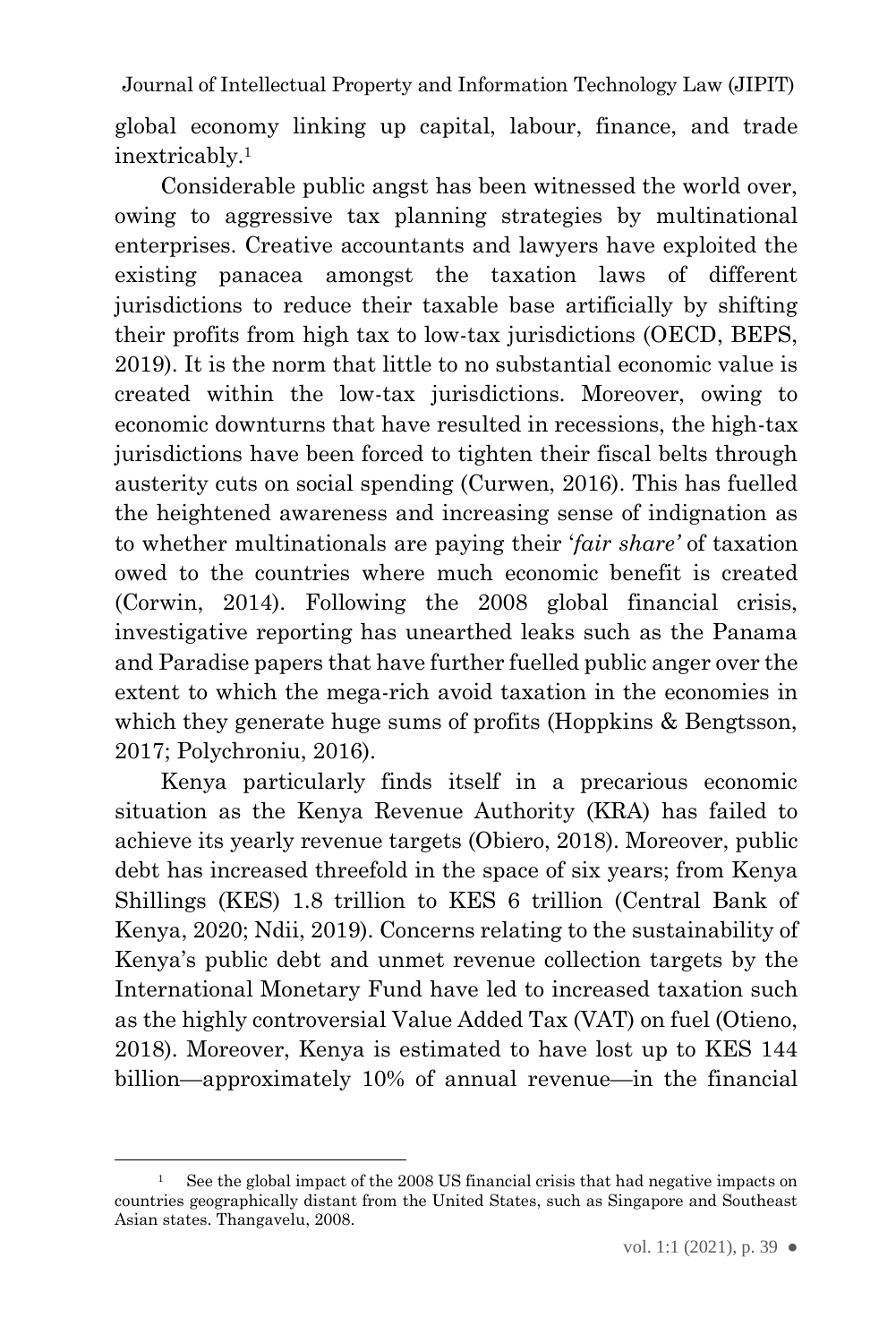year 2018/19 through tax avoidance, which was made possible by aggressive tax planning strategies (Wasuna, 2019).

One key avenue through which aggressive tax planning strategies draw their success is the digital economy. Players operating within the digital economy often derive huge profits without appropriate and adequate taxation (Estevão, 2019). The digital economy for taxation purposes, is characterised by its heavy reliance on intangible assets, and a difficulty in determining the jurisdiction in which value creation occurs (OECD Base Erosion and Profit Shifting Project, 2015). Certainly, a variety of taxes are applicable to various transactions and business outcomes in the digital economy. However, this paper focuses on the challenges the digital economy poses to the VAT regime. VAT is an indirect tax that is levied on the consumption of goods or services (Ebrill, Keen, Bodin & Summers, 2001).

Effective tax collection on the consumption of digital services has proved to be an arduous endeavour for tax authorities as the very nature of the digital economy does not conform to the traditional rules that underpin the VAT regime.<sup>2</sup> At its core, VAT is assessed and remitted by the firms involved in the value addition chain of any product/service and is charged on the final consumer (Carlson, 1980). Firms incur VAT when they purchase raw materials but since they are not taxable persons under the VAT regime, they are entitled to a refund of the VAT they have incurred when they sell the processed products/services. This method of placing the responsibility of assessing and remitting VAT to the firms involved in the value addition chain is advantageous for the tax authority on two fronts. On the one hand, firms are incentivised to recover the VAT incurred on their purchases of supplies, and remit the VAT paid by the consumer to the tax authority thereby reducing the administration and collection costs by the tax authority. On the other hand, consumers, who would have otherwise been disincentivised to comply through self-assessment, do not incur compliance costs as VAT is already included in the cost of the product/service at the point of sale (Ebrill et al., 2001).

See Part III for an exposition on the basic rules that underpin the VAT regime.

<sup>●</sup> vol. 1:1 (2021), p. 40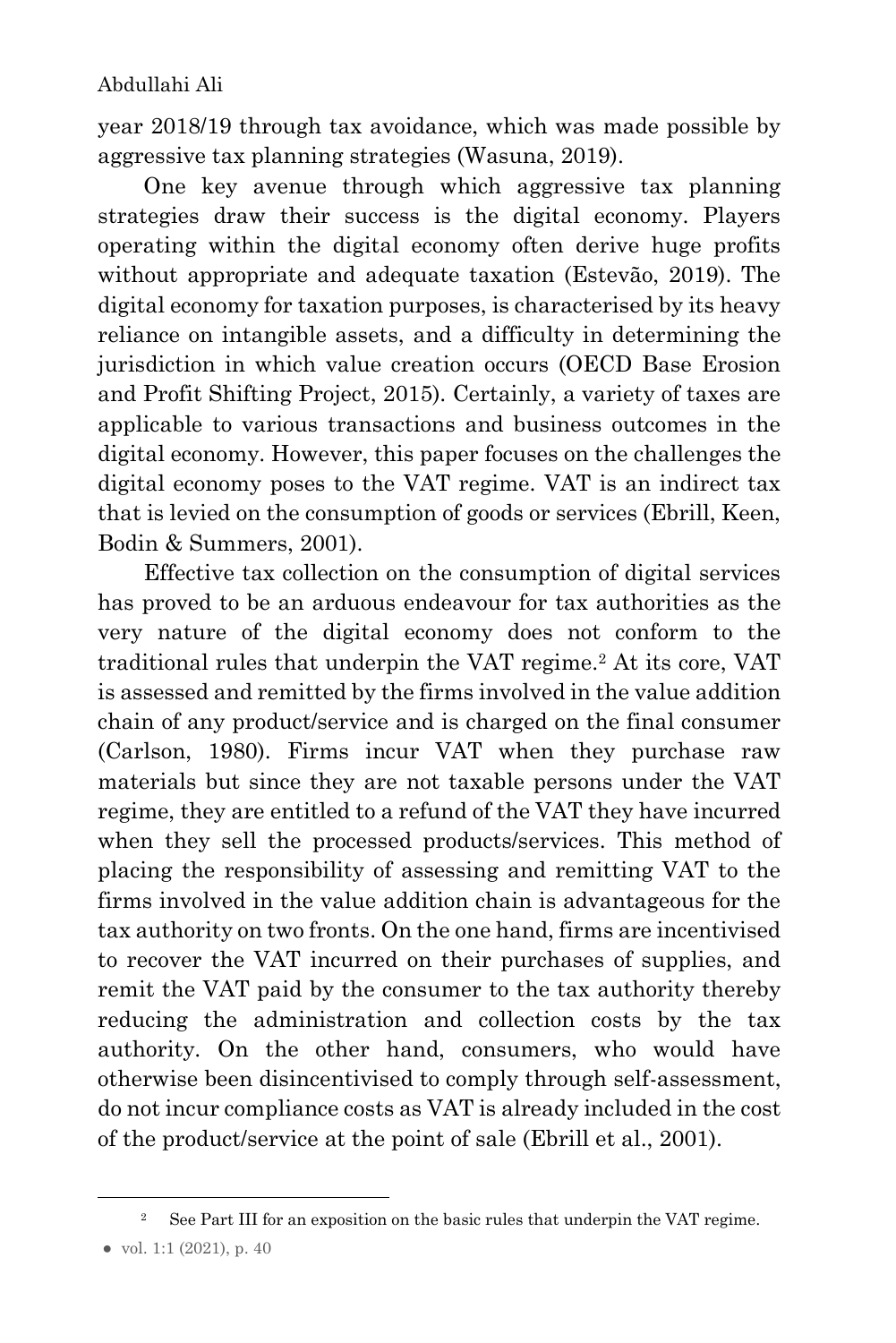VAT's overarching principle of taxing final consumption has cemented the destination principle as the theoretical justification for allocating the taxing right over cross-border supply of services to the jurisdiction of final consumption (Ebrill et al., 2001). Take the case of Showmax, which is an online movie streaming site with no physical presence in Kenya (Showmax, About us). A consumer in Mandera, Kenya, with access to the Internet, can pay for a Showmax subscription and stream movies online. However, this subscription payment is not VAT inclusive as monitoring of crossborder flows of digital services is an almost impossible task. More importantly, owing to their intangible nature, they cannot be subject to the same border controls as physical goods being imported through the country's points of entry. To compound this, the proliferation of Internet access has enabled consumers to access cross-border services without the need for the supplier to establish physical presence in the jurisdiction of consumption (OECD Base Erosion and Profit Shifting Project, 2015). Kenya's tax policymakers, just like many tax policymakers across the world, are dissatisfied with their inability to collect revenue from commercial activities within the digital economy (Ilako, 2019). With a view to expanding the tax bracket to incorporate the players operating in the digital economy, Parliament enacted the Finance Act 2019, which proposed amendments to the VAT Act touching on the supply of imported digital services (Finance Act 2019, 2021).

The amendments are largely targeted at the taxation of imported digital supplies from foreign jurisdictions to final consumers in Kenya. They place the responsibility of tax assessment and remittance to the consumer of the service. This move presents a critical departure from the previous regime where the responsibility of VAT assessment and remittance fell squarely on the firms supplying the service. This paper seeks to critique the practical efficacy of the implementation of the proposed amendments and provides recommendations for the way forward.

Part one of this paper is this introduction. Owing to the importance of the digital economy to a state's economic growth, part two assesses the nature of the digital economy, the policies various states have undertaken to spur its growth, and the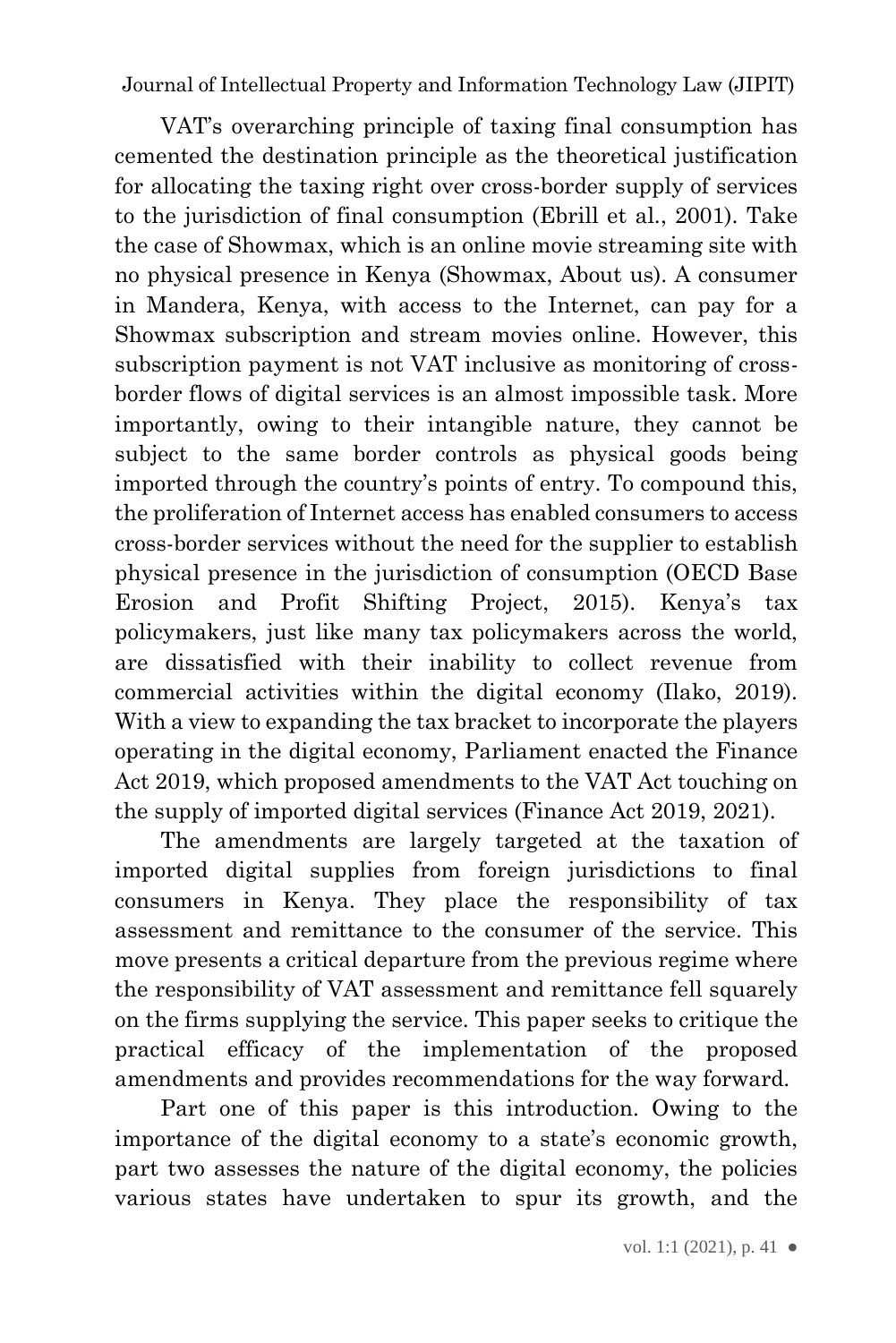resulting inherent tax collection challenges that have arisen. With a focus on the imposition of VAT on the digital economy, part three proceeds to provide an overview of VAT as well as its application with respect to international trade in goods and services. It highlights the accepted standards on taxation of cross-border supplies in goods and services while addressing the challenges the digital economy poses for VAT collection and administration. Part four critically assesses the practical efficacy and inherent weaknesses arising from the potential implementation of the proposed amendments under Kenya's Finance Act 2019. Part five concludes the study and makes certain recommendations.

## 2. DIGITAL ECONOMY: AN OUTLOOK

<span id="page-5-0"></span>The world today is characterised by people's sustained use of digital technologies. From mobile phones, to computers, technology has made the execution of tasks, and the creation of new knowledge expedient and easier (UNCTAD, 2019). With previously unconnected people becoming connected to the digital world increasingly, and more value chains being connected digitally, its importance is likely to grow further. This part provides an exposition of the nature of the digital economy, establishing its importance to the overall economic growth of countries. It is against this backdrop that the paper analyses Kenya's agenda for spurring the growth of the digital economy to reap the resulting commercial benefits. Given the resulting increase in profitability of enterprises operating within the digital economy, this part concludes by assessing the inherent tax collection challenges of commercial activities within the digital economy.

### *2.1. Nature of the Digital Economy*

<span id="page-5-1"></span>The adoption of a precise and universal definition of the digital economy has been a fundamental challenge. This has been occasioned by the rapid rate at which technology is advancing thereby rendering that which would be considered revolutionary one day, obsolete the next (Barefoot, Curtis, Jolliff, Nicholson, & Omohundro, 2018). Recent attempts have focused on the

<sup>●</sup> vol. 1:1 (2021), p. 42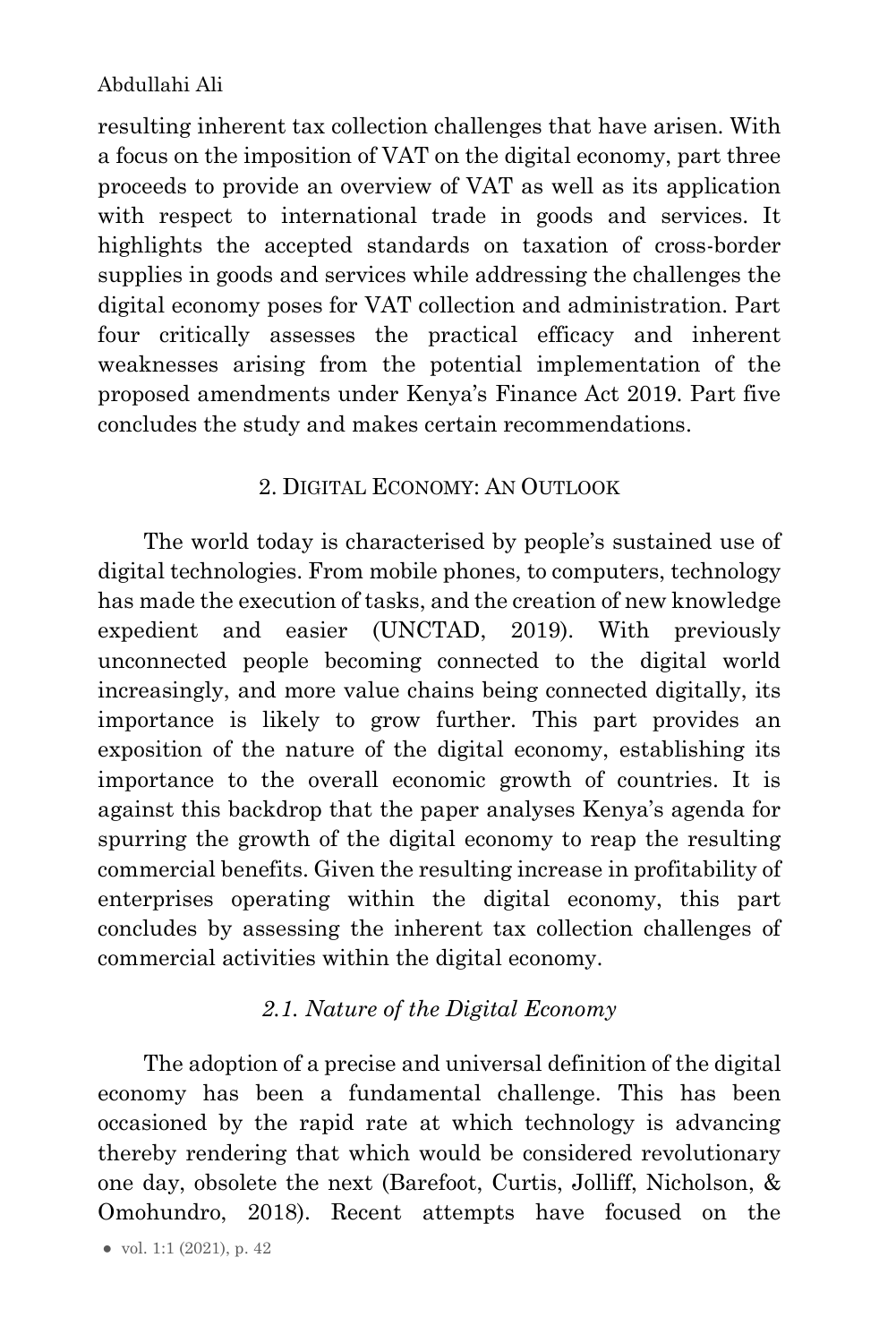distinction between digitisation and digitalisation as the twin pillars underpinning any holistic understanding of the digital economy (Brennen & Kreiss 2014; UNCTAD Digital Economy Report, 2019; Kenya Digital Economy Blueprint, 2019 & Accenture Strategy, 2016)). Brennen & Kreiss (2014) define digitisation as the material process of converting individual analogue streams of information into digital bits, and digitalisation as the way many domains of social life are restructured around digital communication and media infrastructures (Brennen & Kreiss 2014).

The digital economy founded on the aforementioned twin pillars therefore exhibits a broad application and is aptly summated in the definition by (Bukht and Heek, 2017), "the digital economy is that part of economic output derived solely or primarily from digital technologies with a business model based on digital goods". This broader appreciation is also shared by Knickrehm, Berthon and Daugherty who provide that the digital economy is "the share of the total economic output derived from a number of broad digital inputs which include digital skills, digital equipment and the intermediate digital goods and services used in production" (Accenture Strategy, 2016). However, the Organisation for Economic Cooperation and Development (OECD), in its report targeted at addressing the prevailing difficulties facing tax authorities in collecting revenues from the digital economy, provided that the digital economy "is characterised by unparalleled reliance on *intangible assets*, massive use of data (notably personal data)… and the *difficulty in determining the jurisdiction in which value creation occurs* (emphasis added)" (OECD Base Erosion and Profit Shifting Project, 2015). The virtual nature of the digital economy is key to understanding the challenges faced by tax authorities in tapping into revenues generated from commercial ventures within it.

# *2.2. Digitisation and Economic Growth*

<span id="page-6-0"></span>The contribution of digitalisation to the revolutionisation of business processes, enhancing productivity and overall economic development has led to a recognition by states on the need to enact

vol. 1:1 (2021), p. 43  $\bullet$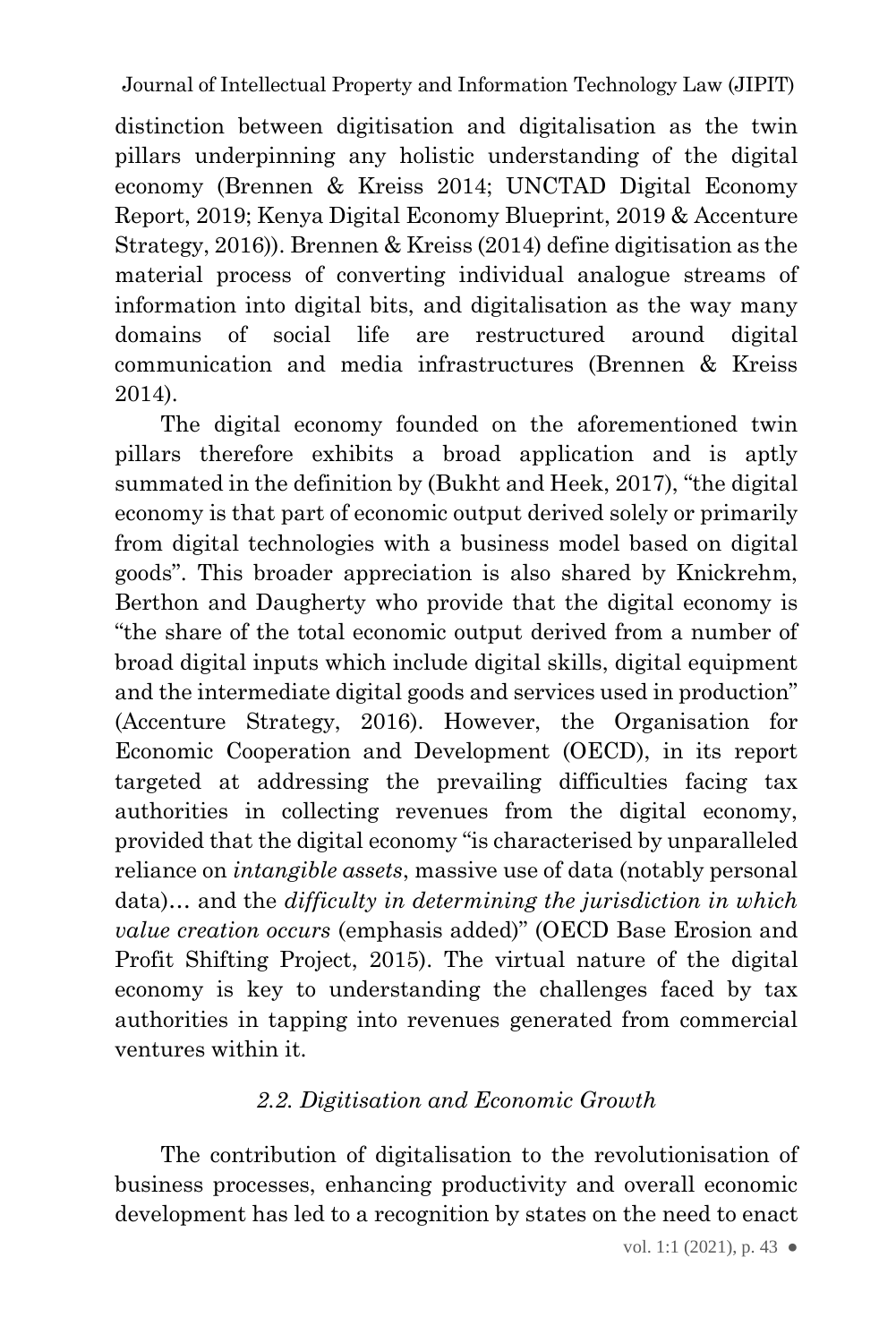policies and promote incentives that ensure sustained innovation and continued value generation from the digital economy. States that have developed an environment that fosters technological development and continued growth in their digital economies continue to reap huge benefits. Arguably, the United States of America (USA) is leading the way in this respect. Seven out of the ten most valuable technology companies in the world—by market capitalisation—are American companies, with two Chinese companies and one South Korean company completing the list (Parietti, 2019). Therefore, many governments, especially in the developing world, have sought to foster an environment that will sustain technological innovation and growth in the digital economy with a view to boosting their competitiveness, economic growth, and social well-being (OECD Digital Economy Outlook, 2015).

Developing economies in particular, are enjoying a higher share of Gross Domestic Product (GDP) growth owing to the development of digital technologies. Estimates point to 15-25% annual growth in their digital economies thereby disrupting economic processes, systems and sectors, reshaping existing consumer behaviour, business interactions, and business models (World Economic Forum, 2020; Bukht and Heek, 2017). Kenya is not left out of this trend; the value of the digital economy grew by 12.9% in 2019 (Kenya Digital Economy Blueprint, 2019). Internet connectivity has expanded to the most remote parts of Kenya owing to increasing number of active mobile telephone subscriptions with 3G and 4G network connectivity, and availability of affordable smartphones with affordable data plans. The Communications Authority of Kenya, for the quarter ended September 2019, estimated that the total internet subscriptions, through data or broadband, stood at 52 million subscriptions (Communication Authority of Kenya, 2019).

Kenya, in its Digital Economy Blueprint, identifies many enablers of the digital economy that underpins its vision of developing coherent policies that will ensure its success. These include: enacting mechanisms that will reduce the regulatory and inefficient practical hurdles to doing business; ensuring the protection of consumer rights and interests online and fostering a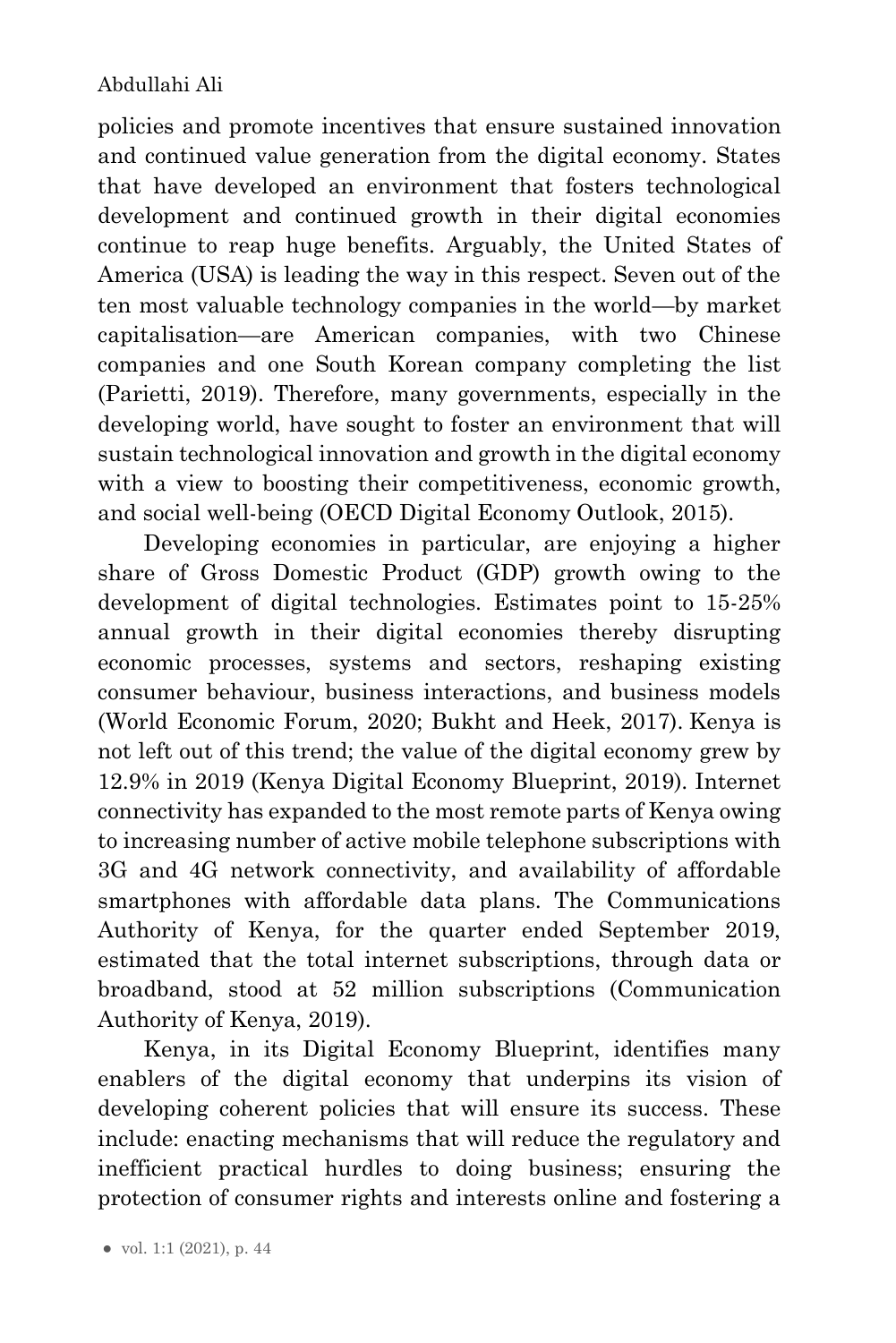trustworthy online environment; establishing a clear legal and regulatory framework that ensures data protection of Internet users; and ensuring the protection and integrity of electronic and digital systems through appropriate cyber-security measures (Kenya Digital Economy Blueprint, 2019).

# *2.3. Inherent Tax Collection Challenges*

<span id="page-8-0"></span>The sustained growth of the digital economy has led to businesses capturing value where there was none. The wideranging impact of the digital economy is matched by its capacity to create diverse revenue models that take advantage of the aforementioned value-creation. The innovative revenue models that are within the scope of this paper include; digital content purchases or rentals for example e-books, videos, apps, games and music; subscription-based revenues, for instance, periodic payments for premium delivery, digital content such as news, music and movie streaming; and licensing content and technology granting access to software, algorithms or specialist technology systems (OECD Base Erosion and Profit Shifting Project, 2015).

This value-creation and revenue-generation is of paramount interest to tax authorities that seek to ensure the appropriate collection of tax from revenues accruing to this economy. However, the nature of the digital economy poses an enormous task to the tax authorities as the traditional rules are largely considered incapable of confronting the prevailing challenges posed by the rapid growth of the digital economy (Cockfield, 2014).

The threat posed to the collection of VAT on the consumption of services through digital mediums is as a result of the digital economy's largely *mobile* nature. The OECD addresses the *mobility* dilemma along three disparate fronts; mobility with respect to the intangibles upon which the digital economy relies; mobility with respect to users and customers; and mobility with respect to business functions (OECD Base Erosion and Profit Shifting Project, 2015).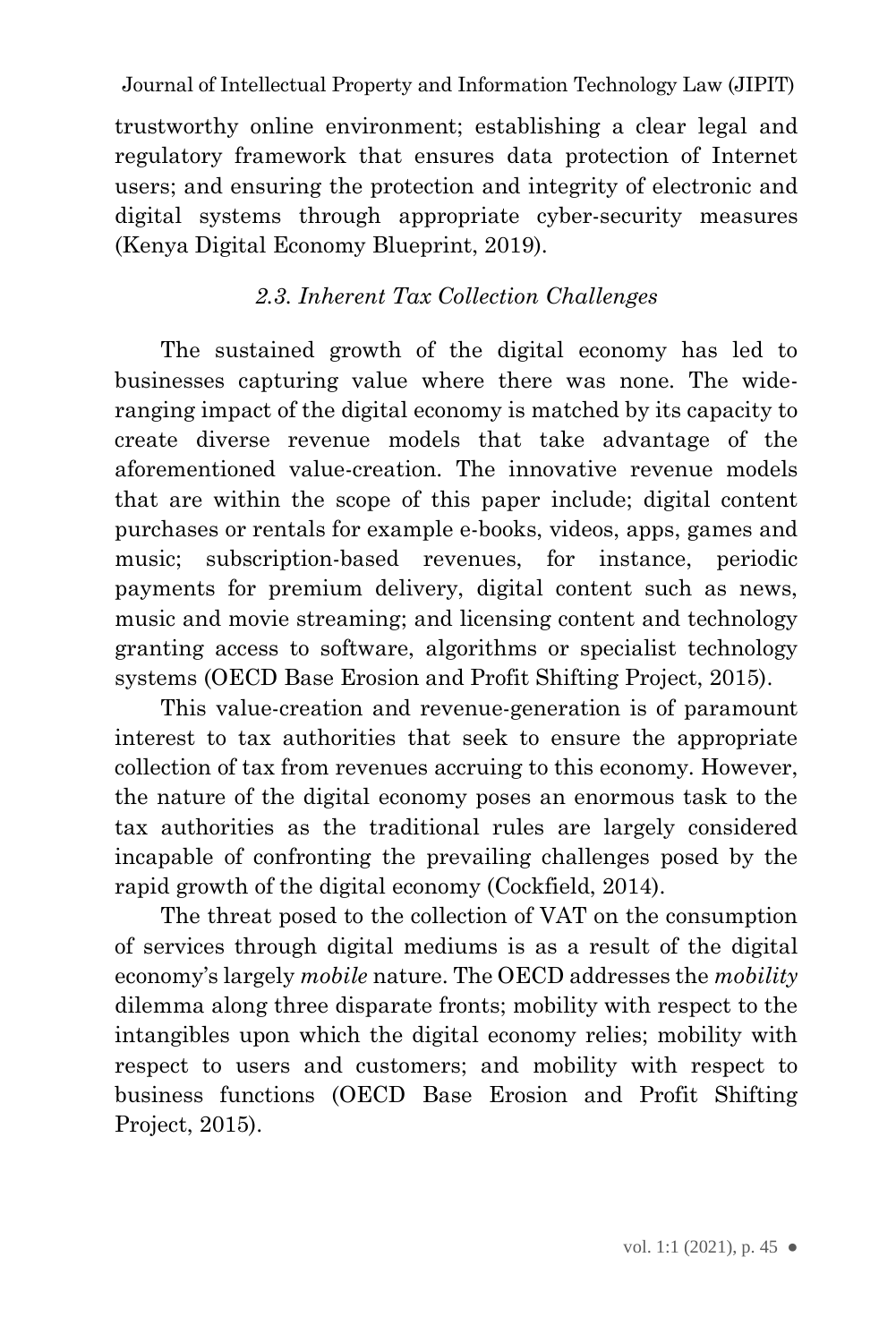## 2.3.1. Mobility of Intangibles

<span id="page-9-0"></span>There is no universal definition of what constitutes an intangible asset thereby inflaming disputes between taxpayers and tax administrations (Gatuyu, 2019). According to the International Accounting Standards Board, intangible assets are "non-monetary assets which are without physical substance and identifiable either separable or arising from contractual or other legal rights" (International Accounting Standard, 2016). Investment in, and the development of, intangibles is essential to continued value creation and growth for entities operating within the digital economy. For example, an over-reliance on software means companies will expend substantial resources on research and development to upgrade existing software or develop new software with the objective of remaining competitive and improving user experience (OECD Base Erosion and Profit Shifting Project, 2015).

The digital evolution of the film industry from the purchasing of hardcopy DVD's in brick and mortar stores to one of purchasing periodic subscription plans that permit unlimited viewing online is one key characteristic of the widespread adoption of intangibles in the digital economy. Under existing tax rules, online movie streaming sites such as Netflix can easily assign or transfer the rights to their intangibles among associated enterprises located in different jurisdictions almost at a click of a button, resulting in the legal ownership of the assets being separated from the activities that developed those intangibles (OECD Base Erosion and Profit Shifting Project, 2015).

## 2.3.2. Mobility of Users and Customers

<span id="page-9-1"></span>As previously established, expanded connectivity and Internet penetration means that users can carry on commercial activities remotely while travelling across borders. An individual can reside in one country, purchase an application while staying in a second country and use the application while in third country. According to the OECD, this challenge is exacerbated by the development of virtual private network technology (VPNs) that may, whether intentionally or unintentionally, disguise the identity of the user or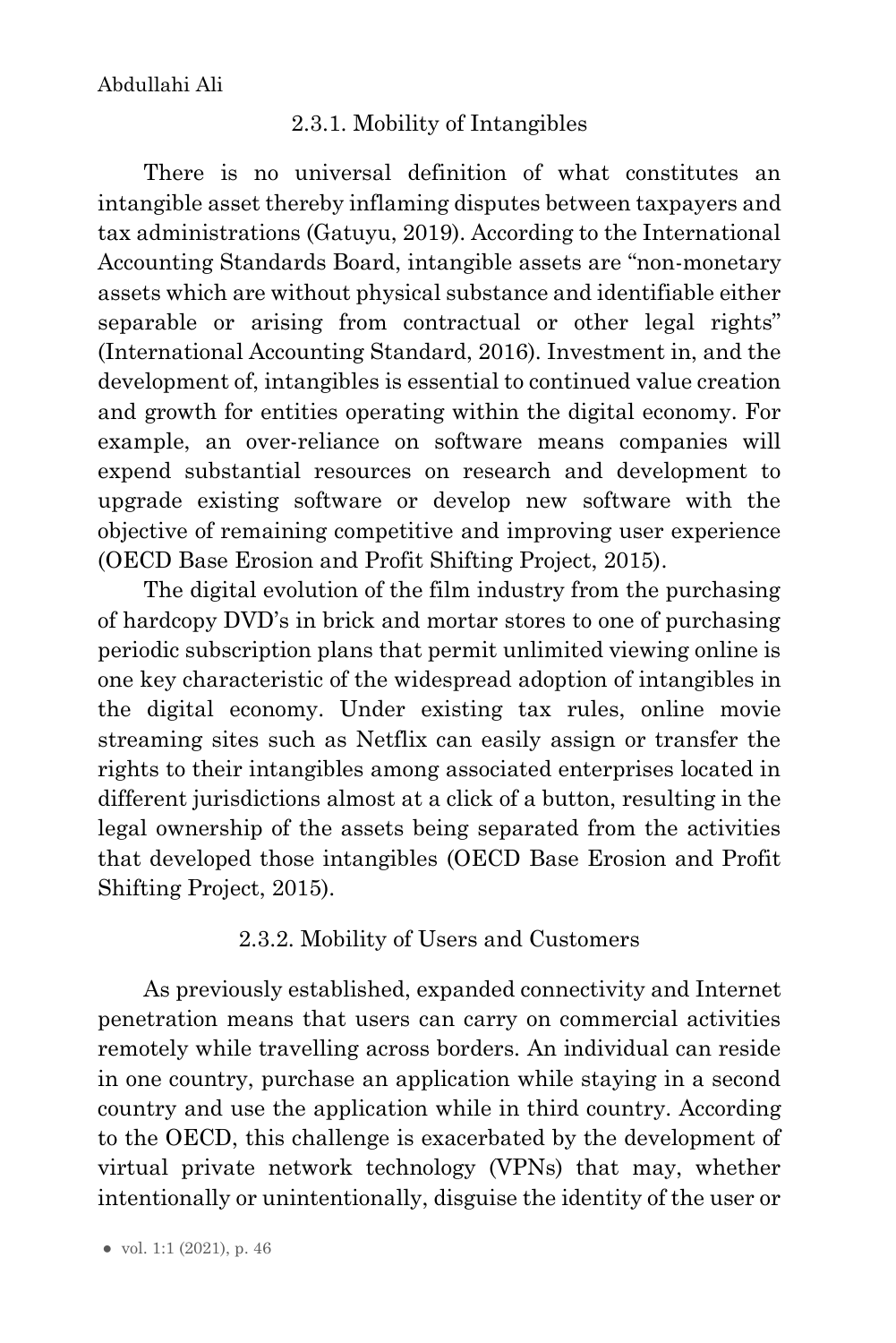the location at which a commercial activity actually took place (OECD Base Erosion and Profit Shifting Project, 2015). Moreover, search engines that are heavily encrypted such as TOR make it virtually impossible to identify the user or the location in which the user is accessing the Internet (Dredge, 2013).

## 2.3.3. Mobility of Business Functions

<span id="page-10-0"></span>Advancements in the digital economy have led to a dramatic reduction in the costs of organising and coordinating complex activities over long distances. Therefore, businesses are able to manage their global operations from a central location that may be removed geographically from the location in which their suppliers or customers may be located (OECD Base Erosion and Profit Shifting Project, 2015). This has resulted in the ability of a consumer to access a service in the digital marketplace without having to leave the comforts of their premises.

### 3. VALUE ADDED TAX: AN OVERVIEW

<span id="page-10-1"></span>Moving on from an understanding of the digital economy and the inherent tax collection challenges, this part begins by providing a brief overview of the nature of VAT and the computation of VAT in a taxable transaction. It then assesses the applicability of VAT in cross-border supplies of goods and services. Significant challenges arise with respect to charging VAT on the cross-border supply of services. The paper then assesses the prevailing challenges and solutions proposed by commentators.

### *3.1. Brief Overview*

<span id="page-10-2"></span>A typical firm involved in the production of a good or a service would ordinarily seek raw materials, utilise its labour and capital equipment in processing the raw materials into finished goods or services, and proceed to sell the finished product. That difference between the cost at which the firm acquired the raw materials and the price at which the firm charges at point of sale is considered the value that the firm has added (Shoup, 1955). Therefore, VAT is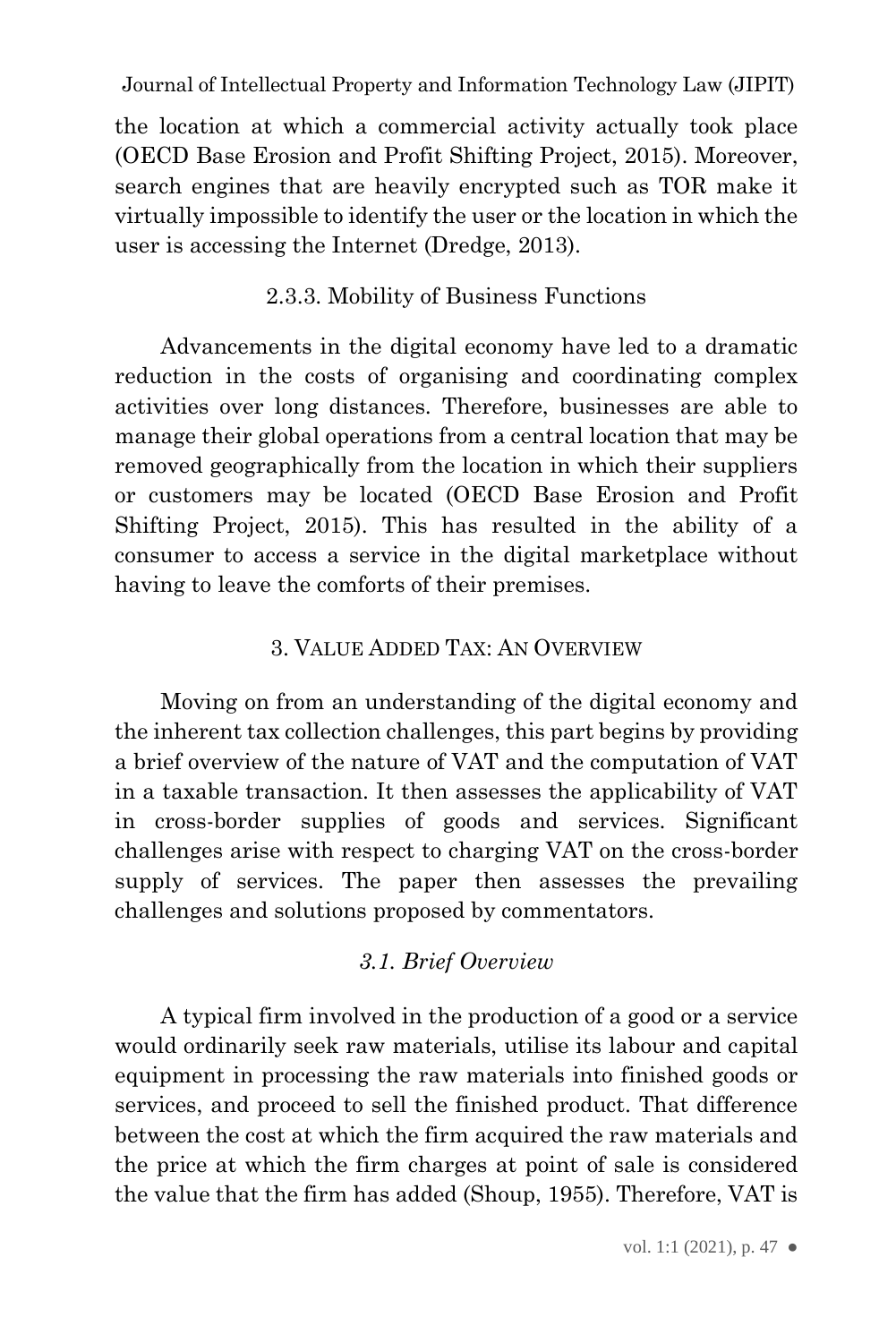essentially a tax charged on the consumption of goods or services. The process through which VAT is assessed and collected is referred to as a *staged collection process* and is depicted below (OECD, International VAT/GST, 2014).

Take the example (ACCA, 2018), of a forester who sells wood to a furniture maker for KES 5,000 plus VAT.<sup>3</sup> The furniture maker uses this wood to make a dining table and sells the table to the furniture shop for KES 10,000 plus VAT. The furniture shop then sells the dining table to the final consumer for KES 20,000 plus VAT. The following illustration depicts the staged collection process that forms the basis that the KRA would collect VAT.

|                       | Cost       | Input   | Net Sale | Output  | Payable    |
|-----------------------|------------|---------|----------|---------|------------|
|                       | <b>KES</b> | Tax 16% | Price    | Tax 16% | to KRA     |
|                       |            | KES     | KES      | KES     | <b>KES</b> |
| Forester              | 0          | 0       | 5,000    | 800     | 800        |
| Furniture maker       | 5,000      | 800     | 10,000   | 1,600   | 800        |
| <b>Furniture Shop</b> | 10,000     | 1,600   | 20,000   | 3,200   | 1,600      |
|                       |            |         |          |         | 3,200      |

**Table n⸰ 1**

A VAT of 16% is chargeable on any good/service that is consumed by any party at the conclusion of each stage (Value Added Tax Act 2013, 2021). Despite the fact that VAT is charged on the purchases that firms make, they are allowed to recover any input VAT paid on the purchase of supplies. In this case, the furniture maker paid KES 800 input VAT and charged the furniture shop KES 1600 output VAT. The furniture maker is allowed to recover the KES 800 input VAT it paid to the forester and remit the balance of KES 800 to KRA. This process has the effect of extending the total VAT amount charged on a product throughout its value-addition journey, to the end consumer.

<sup>3</sup> Plus VAT is used to refer to the cost of the product without the addition of VAT.

<sup>●</sup> vol. 1:1 (2021), p. 48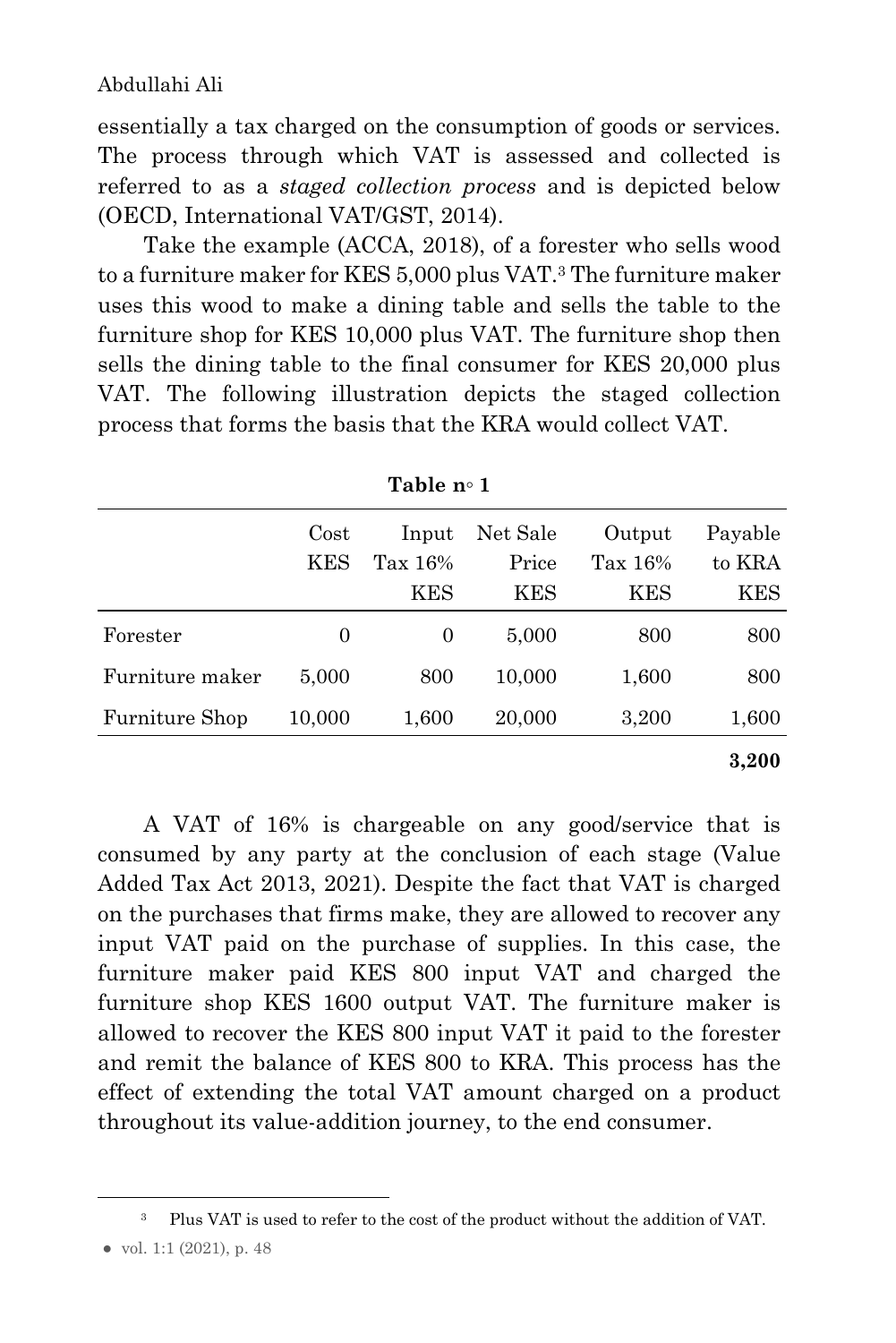## *3.2. Value Added Tax and International Trade*

<span id="page-12-0"></span>The fundamental dilemma arising with respect to VAT and international trade is the jurisdiction that has the right to charge VAT on the consumption of a good/service. Should it be the jurisdiction from which the good/service originates or the jurisdiction in which the good/service is destined for consumption? International consensus points to the adoption of the destination principle owing to VAT's overarching principle that it ought to be borne by the final consumer (*Agreement on Subsidies and Countervailing Measures*, 2020). Therefore, firms that export goods or services do not include VAT in the price they charge at the point of sale. They are therefore entitled to a refund from the tax authority of their jurisdiction on any input taxes they incurred in the entire value addition chain (a process referred to as 'zerorating'). The importing jurisdiction then charges VAT at its own rate at point of entry on the good/service destined for consumption.

# 3.2.1. International Trade in Goods

<span id="page-12-1"></span>The charging of VAT by the importing jurisdiction with respect to goods is relatively straightforward as it is charged at the jurisdiction's point of entry. Take the example of a car being imported through the port of Mombasa, the VAT will be charged alongside all the other prevailing taxes chargeable at the point of entry.

### 3.2.2. International Trade in Services

<span id="page-12-2"></span>Owing to the intangible nature of services, developing a pragmatic and effective method of collecting VAT is not as easy as it is in the case of goods. Take an instance where a Rwandan-based consultancy firm provides a service that is used by a firm in Kenya. Is the service supplied in Rwanda or in Kenya? It is noteworthy to point out that the service can either be consumed by a business customer, thereby constituting a business to business supply (B2B) or a final consumer constituting a business to customer supply (B2C). Ebrill et al. (2001). provide two main approaches to dealing with such a conundrum. In the first approach, one would deem the

vol. 1:1 (2021), p. 49  $\bullet$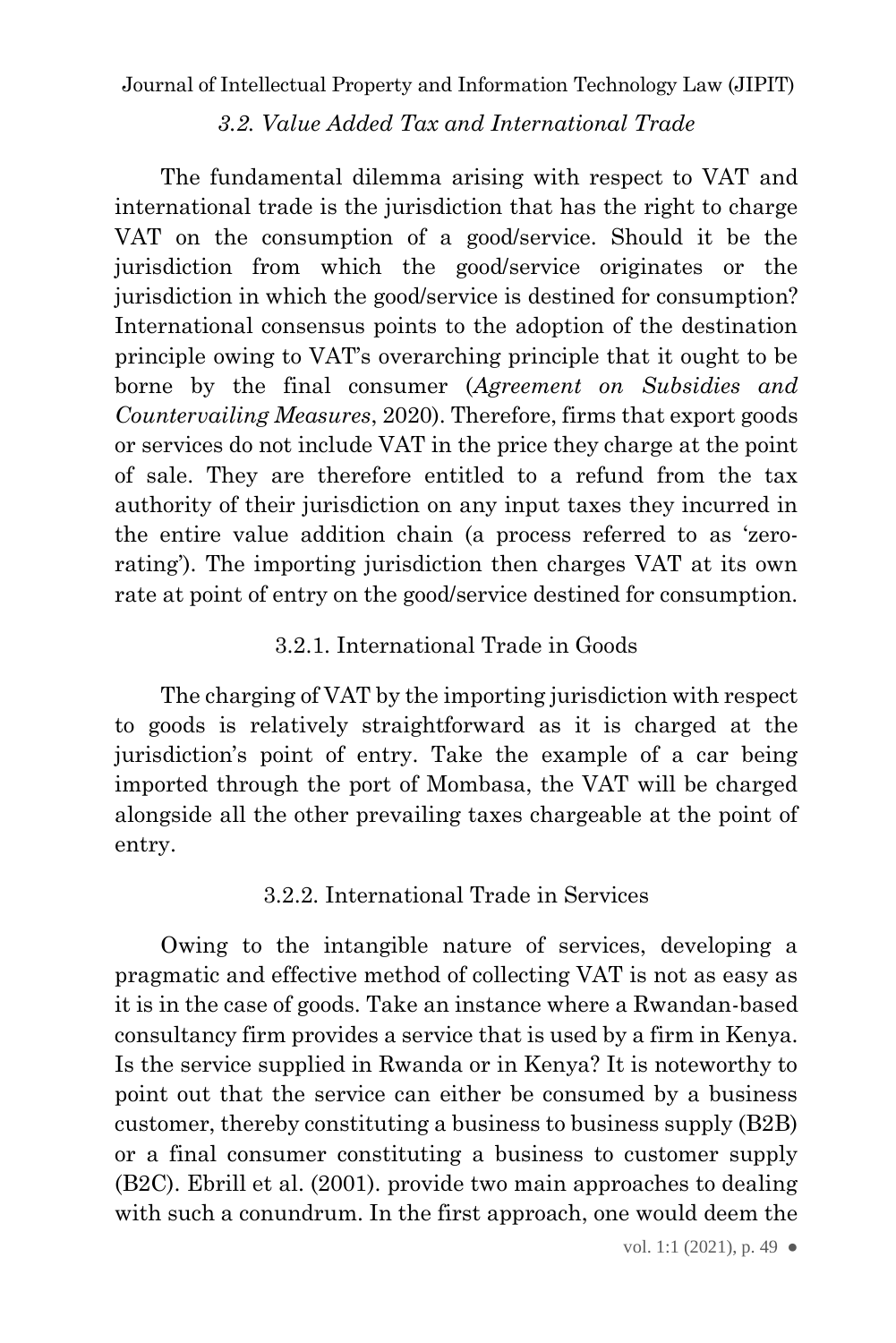jurisdiction in which the customer is resident, Kenya, as the jurisdiction of supply. Therefore, the supply is zero-rated in the jurisdiction of the supplier (Rwanda), and the service is subject to VAT at the Kenyan rate. This approach would require the Rwandan supplier to register in Kenya and remit the VAT to KRA. Business customers would be able to offset the input tax they paid on the consultancy service against the sales they would subsequently make to their final consumer. However, the final consumer would pay the tax on the service received without being able to recover it. In the second approach, one would deem the jurisdiction in which the supplier is resident, Rwanda, the jurisdiction of supply. Therefore, the supplier would be liable to remit VAT to the Rwandan tax authority for the service supplied abroad. In such a case, the Kenyan business customer would be able to apply to the Rwandan tax authority to recover the input tax paid on purchases whereas the final consumer of the service would pay VAT in Rwanda despite the service being consumed in Kenya.

The first approach is the traditionally applicable approach as suppliers would be expected to register and remit the VAT due in whichever jurisdiction their supplies are consumed in accordance with that jurisdiction's VAT regime (OECD, International VAT/GST, 2014). This is largely due to its satisfaction of the destination principle and the resulting reduction in the practical challenges and administrative costs that would arise from crossborder VAT refunds as regards B2B transactions. Moreover, the UN's Manual on Statistics of International Trade in Services provides that most services would traditionally be 'nontransportable' and their international supplies would occur through the physical geographical movement of one or the corresponding party to the transaction; the customer or supplier (United Nations, 2009). This would therefore make it simpler to charge VAT as the service is supplied in the jurisdiction of consumption. However, the growth of the global economy, and the emergence of digital supplies has led to greater scrutiny with regard to the application of these rules on cross-border supplies of services (Lamensch, 2012).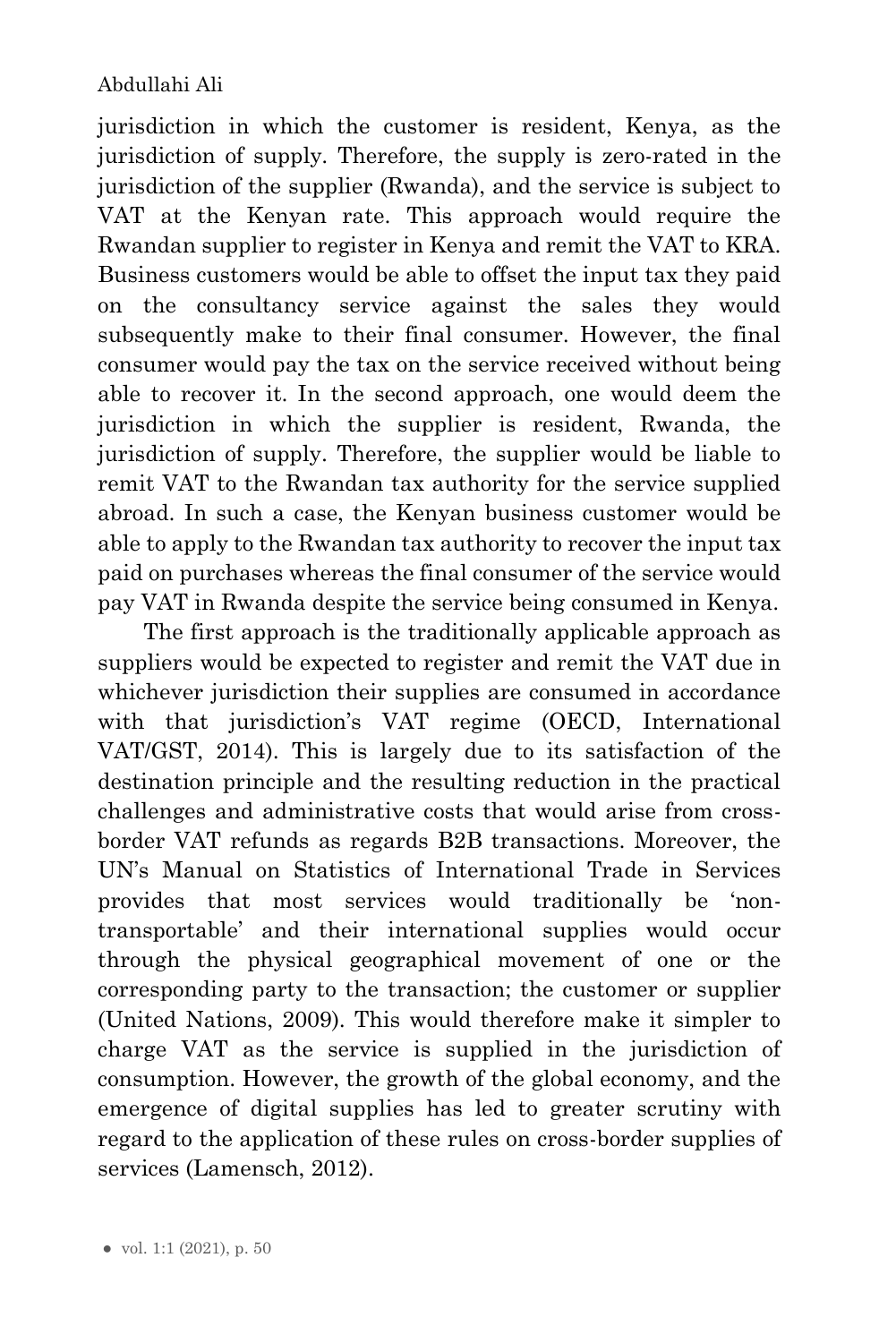As earlier explained, a supplier of a service to a foreign jurisdiction would be required to register in that jurisdiction of consumption, collect and remit the VAT to the relevant tax authority—in line with Brill's first approach. This approach raised the compliance burden of international suppliers and therefore legislators developed the *reverse-charge mechanism* so as to ease this compliance burden. The reverse-charge mechanism, which would only apply to B2B transactions, is essentially a shift in the tax assessment and collection obligations from the supplier to the business consumer (OECD Base Erosion and Profit Shifting Project, 2015). Practically, therefore, the supplies would be zerorated at the jurisdiction of origin and business consumers in the jurisdiction of consumption would be liable to assess and remit the tax due through the legally provided tax period (Value Added Tax Act 2013, 2021). The mechanism is convenient as business customers who are already registered for tax purposes in their own jurisdiction would comply with their tax obligations with the incentive of offsetting their input taxes against output taxes. Moreover, it reduces administrative costs for the tax authorities as they do not have to handle a large number of registrations for a limited number of taxable supplies within their territory (Lamensch, 2012).

However, implementing the destination principle for B2C cross-border digital supplies would be quite challenging on two fronts. First, relying on voluntary registration of suppliers in the jurisdiction of consumption so as to remit VAT has no apparent enforcement mechanism. Secondly, zero-rating cross-border supplies from the supplier's jurisdiction and relying on the customer to self-assess VAT would lead to widespread non-taxation in practice (OECD Base Erosion and Profit Shifting Project, 2015). The complexity and inordinately high compliance costs that would arise owing to legal demand for tax residents to keep record of all their consumption in any tax year with the objective of ensuring compliance with VAT laws ought to discredit such an approach.

This apparent impasse has been the subject of debate, most recently in the OECD's report on addressing the tax challenges of the digital economy (OECD Base Erosion and Profit Shifting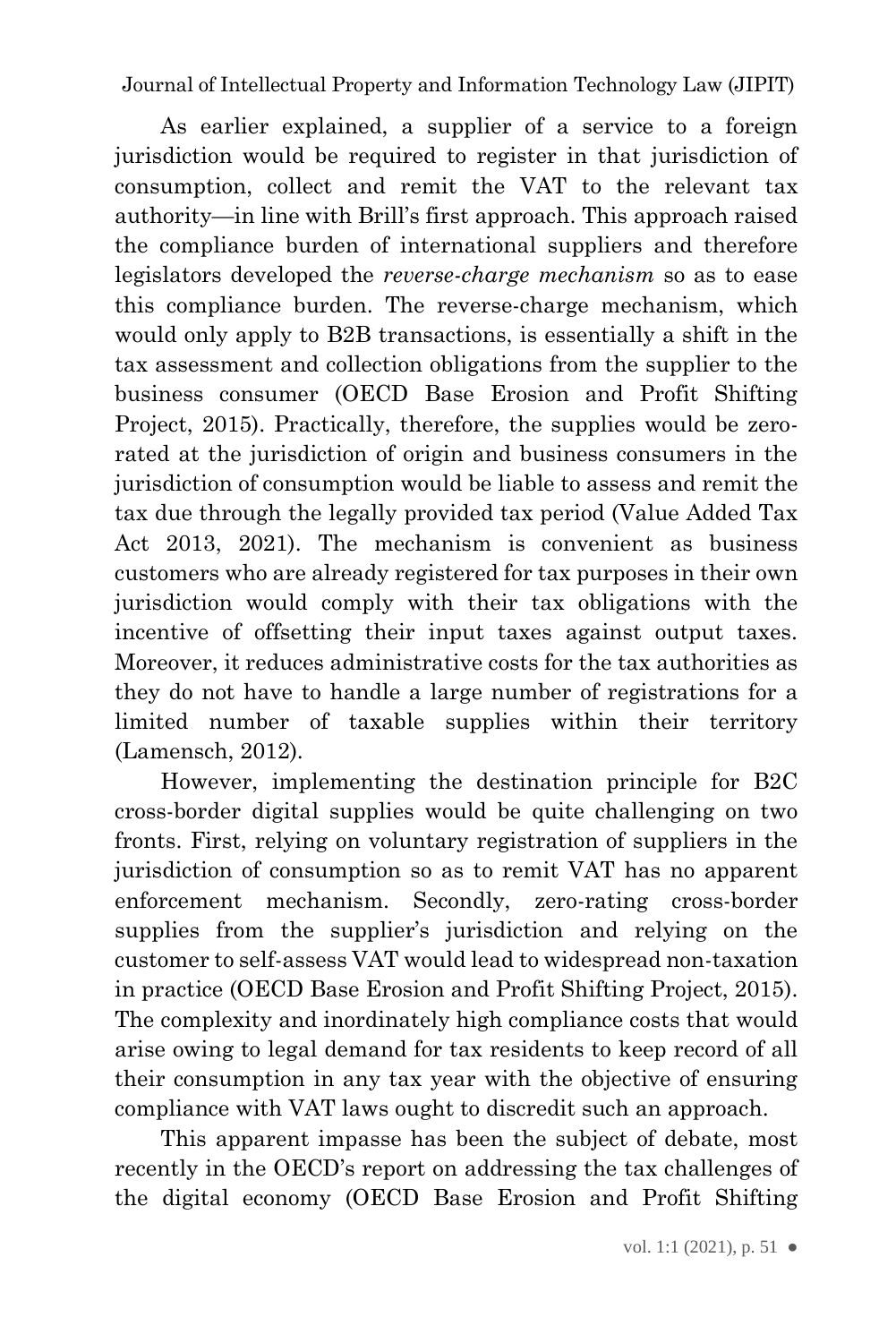Project, 2015). At the time of writing this paper, there still is no international consensus on how to effectively ensure VAT on final consumption of cross-border supplied services is appropriately charged in the jurisdiction of consumption. Any possible consensus must result in a system that ensures the supplier collects and remits the VAT due on the consumption of their service at the rate prescribed by the jurisdiction of consumption.

## <span id="page-15-0"></span>4. VAT AND CROSS-BORDER DIGITAL SUPPLIES: THE KENYAN APPROACH

Given the prevailing impasse at the international level with respect to adequate taxation of VAT on cross-border supplies of digital services, Kenya sought to address this issue unilaterally. This part assesses the practical efficacy of the approach Kenya has taken under the Finance Act, 2019, to ensure appropriate charging of VAT on consumption of cross-border supplies of digital services.

Corwin in her David Tillinghast lecture on international taxation addressed the general populace's growing discontent with the manner in which multi-national enterprises would avoid taxation through complex structures of subsidiaries and affiliates (Corwin, 2015). This discontent came at a time when austerity measures had led to cuts in government spending and drastic increases in taxation of the average citizen. The key theme underpinning her lecture was the exploration of the relative merits of making consequential policy decisions based on passion versus logic and common sense (Corwin, 2015). In her view, a key distinction ought to be made between mainstreaming of the tax morality question, *viz*, whether multi-national enterprises are paying their fair share on the one hand, and legitimate policy considerations that require sensible thinking on the other. This distinction in effective tax policy considerations is what this paper refers to as the 'Corwinian test'.

Kenya's public outcry over tax avoidance did crescendo during the Senate hearings targeted at developing a tax regime that can include operators in the digital economy in the tax bracket. The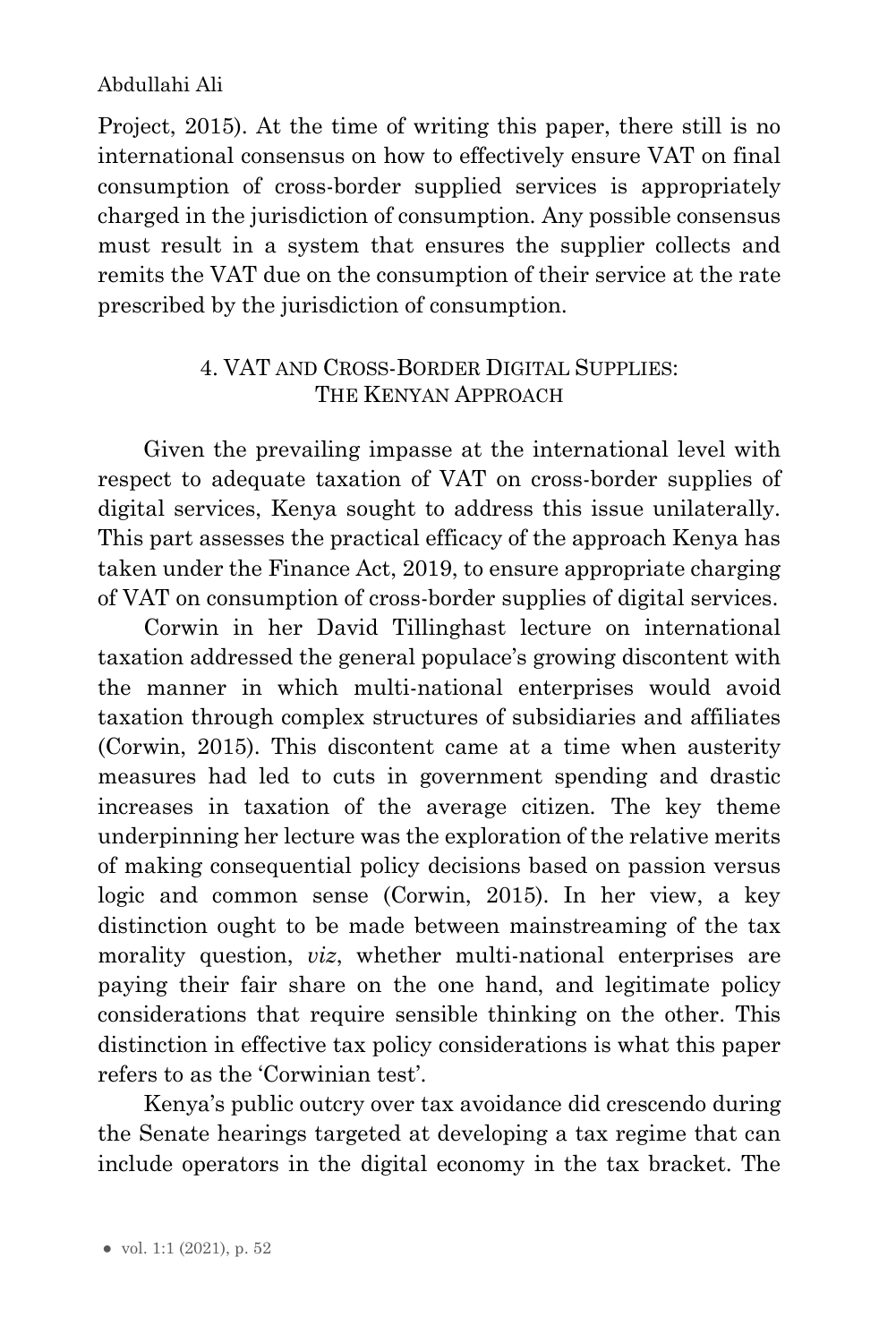Senator of Nairobi County, perplexed at taxi-hailing apps that operated in the country, was quoted saying:

According to testimonies—and I have had meetings with these drivers of hailing cabs, UBER, Taxify and Little Cab—the drivers have to work extremely long hours just to make a basic living, with some taking home less than the average minimum wage after paying their running costs. The fares being charged by these hailing cab companies are extremely low and below the minimum rates prescribed by the Automobile Association and the Government, and the commissions taken are too high! As soon as a customer pays for an UBER ride, 25% immediately goes to the company in Netherlands and nothing comes to our country! (Sunday, 2015).

Kenya's Legislature soon thereafter enacted the (Finance Act 2019, 2021), which had amongst its essential objectives, the taxing of the digital economy. This paper assesses the amendments to the VAT Act in accordance with the Corwinian test.<sup>4</sup> Do the amendments to the VAT Act reflect and address the longstanding international policy debates targeted at the challenges arising out of taxation of the digital economy or are they a result of passion, emotion and highly charged rhetoric that could in the long run not advance the real underlying policy concerns? (Corwin, 2015).

<span id="page-16-0"></span>The Finance Act made three main amendments to the VAT Act. Each of these amendments, their implications, and potential for practical efficacy are addressed below.

## *4.1. Amendment to Interpretation Section of the VAT Act on the Supply of Imported Services*

The VAT Act provides:

Supply of imported services means a supply that satisfies the following conditions,

a) The supply is made by a person who is not a registered person to *any person*;

<sup>4</sup> Certainly, the Finance Act addresses other taxes and the digital economy and how the Kenyan legislature plans on drawing them into the tax base, however, this study will only focus on those amendments touching on the VAT Act.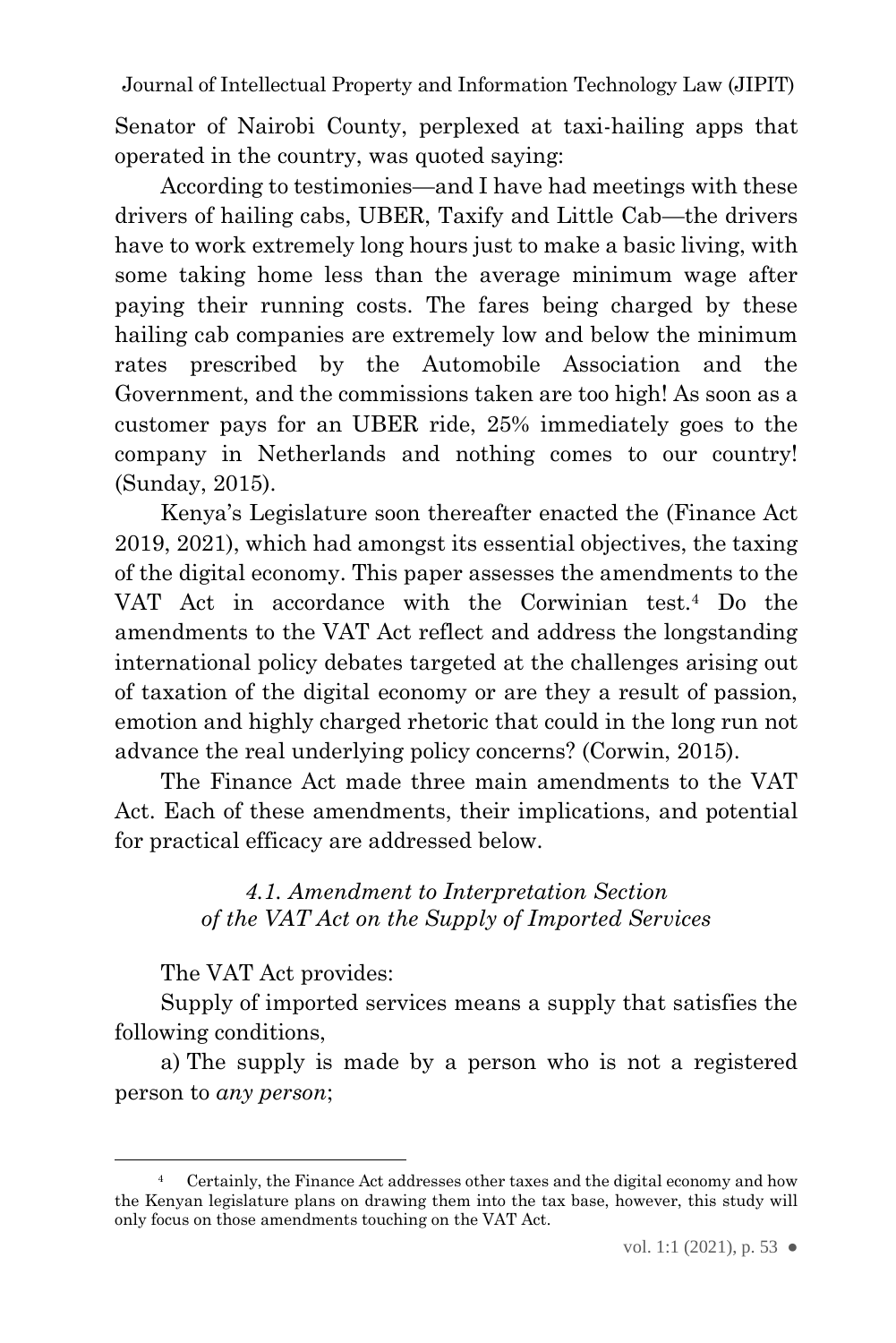b) The supply would have been a taxable supply if it had been made in Kenya; and

c) The person would not have been entitled to a credit for the full amount of input tax payable if the services had been acquired by the person in a taxable supply (Finance Act 2019, 2021).

The first amendment replaces the previous phrase, "supply made … to a *registered person...*" thereby introducing the consumer (be it a business consumer or the final consumer) as a directly responsible party in the VAT collection process. This is an important departure from the previous regime as VAT is generally designed as an indirect tax meaning that, in as much as the tax is borne by the final consumer of the service, it is collected from the supplier of the service.

<span id="page-17-0"></span>*4.2. Amendment to the Charging Section of the VAT Act*

The VAT Act provides for the following amendments to Section 5's respective subsections:

1) A tax, to be known as value added tax, shall be charged in accordance with the provisions of this Act on,

(a) a taxable supply made by a registered person in Kenya;

(b) the importation of taxable goods; and

(c) a supply of imported taxable services.

6) Tax on the supply of imported taxable services shall be a liability *of any person* receiving the supply and, subject to the provisions of this Act relating to accounting and payment, shall become due at the time of the supply.

(7) The provisions of subsection (1) shall be applicable to supplies made through a digital marketplace.

(8) The Cabinet Secretary shall make regulations to provide the mechanisms for implementing the provisions of subsection (7).

(9) For the purpose of this section, "digital marketplace" means a platform that enables the direct interaction between buyers and sellers of goods and services through electronic means. (Finance Act 2019, 2021).

The second amendment, under section 5(6), establishes the consumer of the imported service as directly responsible for assessing and remitting the VAT at the time of supply. The particular imported services targeted, are those made through the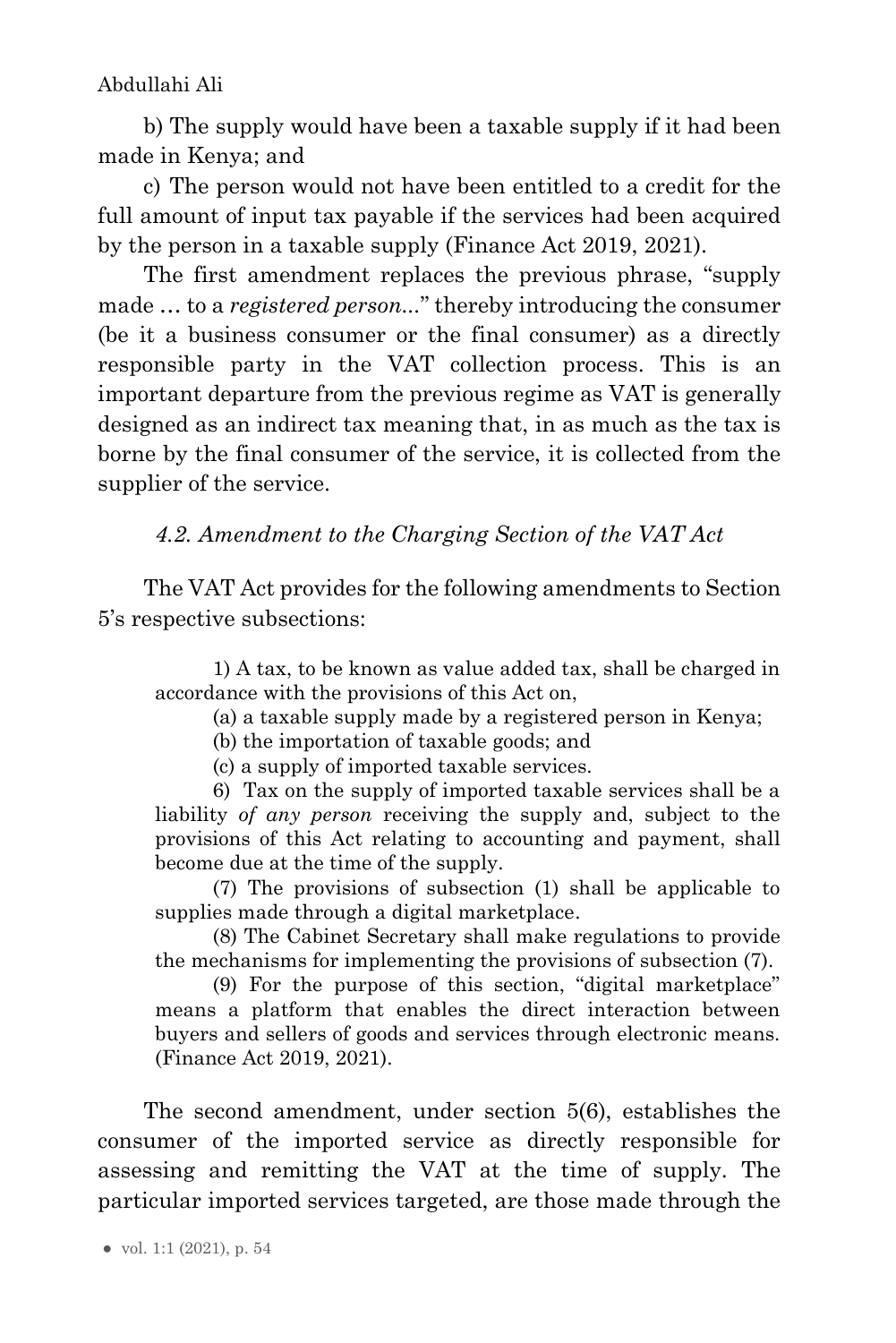digital marketplace. The administration of this position will require new regulations. Section 5(7) also provides that the Cabinet Secretary of the Treasury will develop regulations to provide the mechanisms for implementing the taxation of imported digital services. At time of writing this paper, the regulations had not been enacted. However, the Cabinet Secretary had developed draft regulations that have circulated for public participation and invitation of comments (Draft Value Added Tax (Digital Marketplace Supply) Regulations, 2020). The draft regulations are silent on the exact mechanism through which consumers would be expected to assess and remit VAT on their consumption. However, the draft regulations do provide for a simplified VAT registration framework through which foreign suppliers of digital supplies in Kenya can register and remit the VAT incurred on digital supplies. The regulations therefore fail to address the key requirement made by the Finance Act in ensuring the consumer in a B2C supply incur the tax liability and the exact mechanism through which this requirement ought to be effected.

# <span id="page-18-0"></span>*4.3. Amendment to the Treatment of Imported Services*

The VAT Act provides for the following amendments to Section 10's respective subsections:

1) If a supply of imported taxable services is made *to any perso*n, the person shall be deemed to have made a taxable supply to himself.

3) The output tax in respect of a deemed taxable supply under subsection (1) shall be payable by *any person* at the time of the supply (Finance Act 2019, 2021).

Summarily, the amendments to the VAT Act require the final consumer of the cross-border digital service to self-assess all consumption of an imported digital service and assess the relevant tax due and remit it to KRA. Essentially, the amendments extend the application of the *reverse-charge mechanism* for VAT collection that previously only applied to business consumers, to final consumers as well.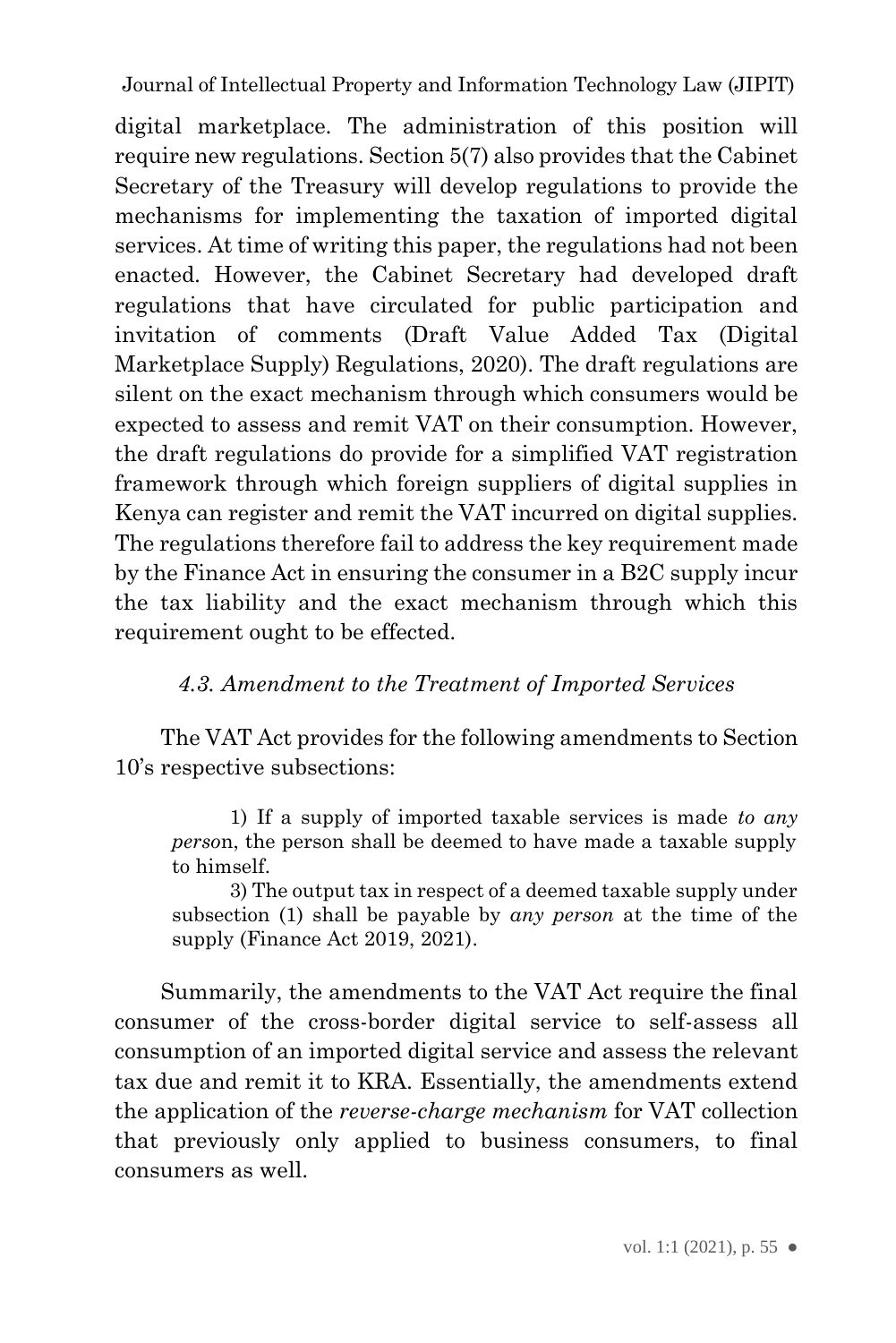However, the application of the reverse-charge mechanism to cross-border B2C supplies raises significant questions as to its implementation. It is an accepted international norm that the reverse-charge mechanism is not fit for B2C cross-border supplies for various reasons. For instance, consumers are not registered persons, do not have the skills to voluntarily proceed with the remittance of VAT, and do not have the incentive—unlike businesses—to recover any of the input tax they would pay for their supplies (Lamensch, 2012). Therefore, the level of compliance is likely to be low and the enforcement of the collection of small amounts of VAT from large numbers of private consumers is likely to involve inordinately high administrative and compliance costs to the revenue authority that would outweigh the revenue that would be collected (OECD, International VAT/GST, 2014).

For instance, prevailing data points to the fact that Kenya has failed to ensure its taxpayers self-assess appropriately and remit the tax due for the annual income tax. The total number of registered taxpayers in Kenya who filed their income tax returns for the financial year 2018/19 were slightly over 3.8 million (Kenya Revenue Authority, 2019), whereas the country has a little over 19.6 million registered voters (Independent Electoral & Boundaries Commission), with an overall population of 47.5 million people (Kenya Population and Housing Census Results, 2019.) Therefore, the entirety of Kenyan taxpayers who filed their returns account for just 19% of those who are over 18 years of age and 8% of the entire population. The data on filing of income tax returns is key to the analysis in this paper as the application of the reverse-charge mechanism to the final consumer relies heavily on self-assessment on the part of the consumer. The low compliance rate in the selfassessment for those over 18 years of age for income tax does not bode well for the Legislature's intention to rely on self-assessment of final consumers in the collection of VAT on the consumption of digital supplies. Moreover, a key principle of revenue collection is efficiency, which mandates the compliance costs for consumers, and administration costs for revenue authorities, should be minimised as much as possible (Mankiw, Yagan, & Weinzierl, 2009). The application of the reverse-charge mechanism to final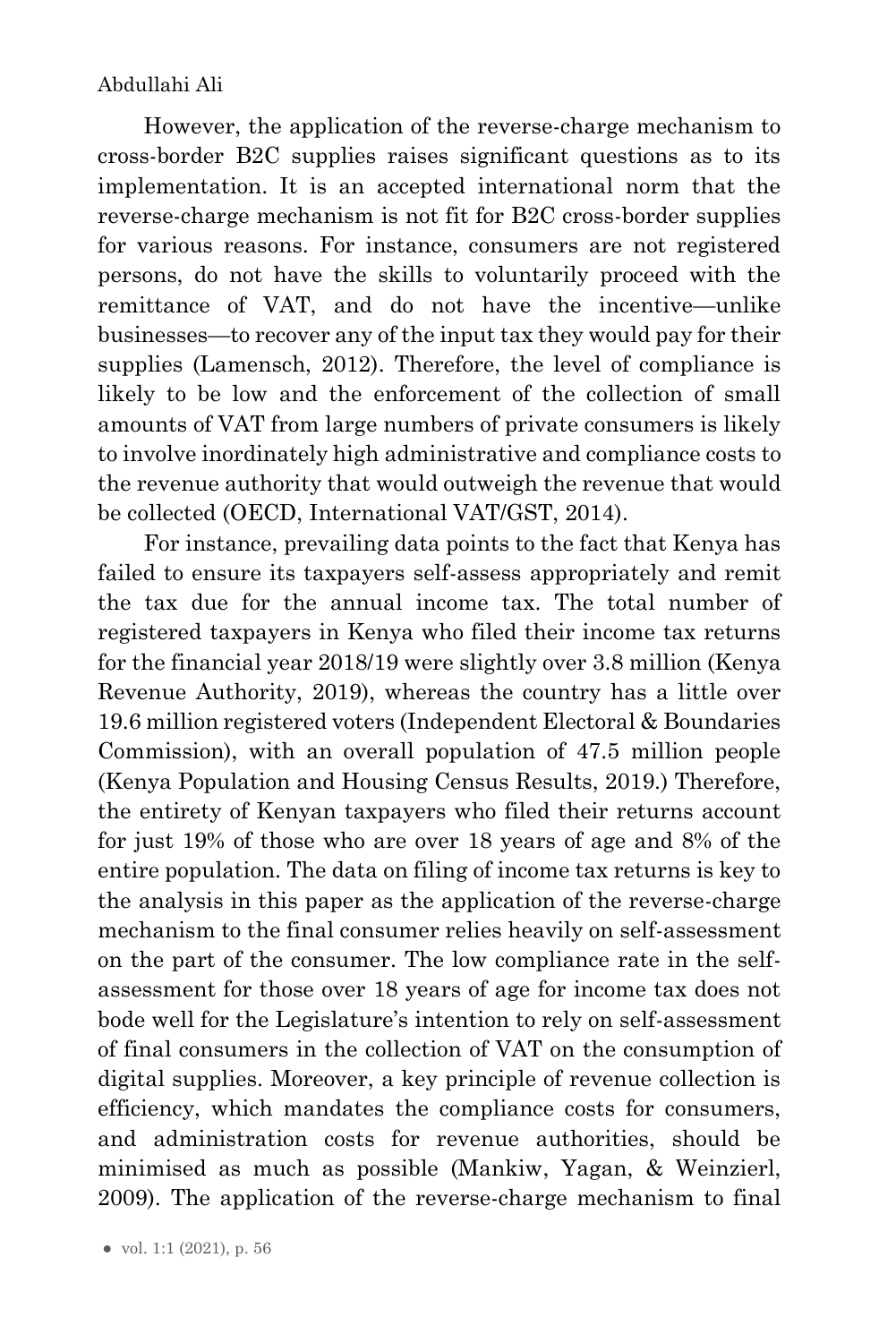consumers is likely to result in a disproportionate level of administration costs to the potential revenue collected. Furthermore, the characteristics of the digital space provided previously, highlight the increasing mobility of the consumer as a key challenge to the effective taxation of digital supplies. A Kenyan consumer savvy with the use of a VPN is capable of hiding one's online identity thereby circumventing any probability of tax liability enforcement.

The OECD in its VAT guidelines provides that the most effective and efficient approach to the appropriate collection of VAT on cross-border B2C supplies is to require the non-resident supplier to register and account for the VAT in the jurisdiction of the consumer thereby enforcing the destination *Draft Value Added Tax (Digital Marketplace Supply, Regulations*, 2020) principle (OECD, International VAT/GST, 2014). However, this approach largely relies on the voluntary registration of the non-resident supplier in the jurisdiction of the consumer. The VAT guidelines recommend two major anchor points to promote voluntary registration. First, when implementing a registration-based collection mechanism, tax authorities should establish a simplified registration and compliance regime that is limited to what is strictly necessary for the effective collection of the VAT (OECD, International VAT/GST, 2014). This would be essential for non-resident suppliers that supply digital services to multiple jurisdictions. Secondly, it is necessary to enhance taxing authorities' enforcement capacities through international cooperation focused on the exchange of information, and on assistance in recovery of due taxes (OECD, International VAT/GST, 2014). The guidelines further provide that mutual administrative assistance is a key means to achieving the proper collection and remittance of the tax on cross-border supplies of services and intangibles by non-resident suppliers. It will also be helpful in identifying suppliers, verifying the status of customers, monitoring the volume of supplies, and ensuring that the proper amount of tax is charged (OECD, International VAT/GST, 2014).

It is important to note that the aforementioned approach is the same the draft regulations attempt to take (Draft Value Added Tax (Digital Marketplace Supply) Regulations, 2020). Despite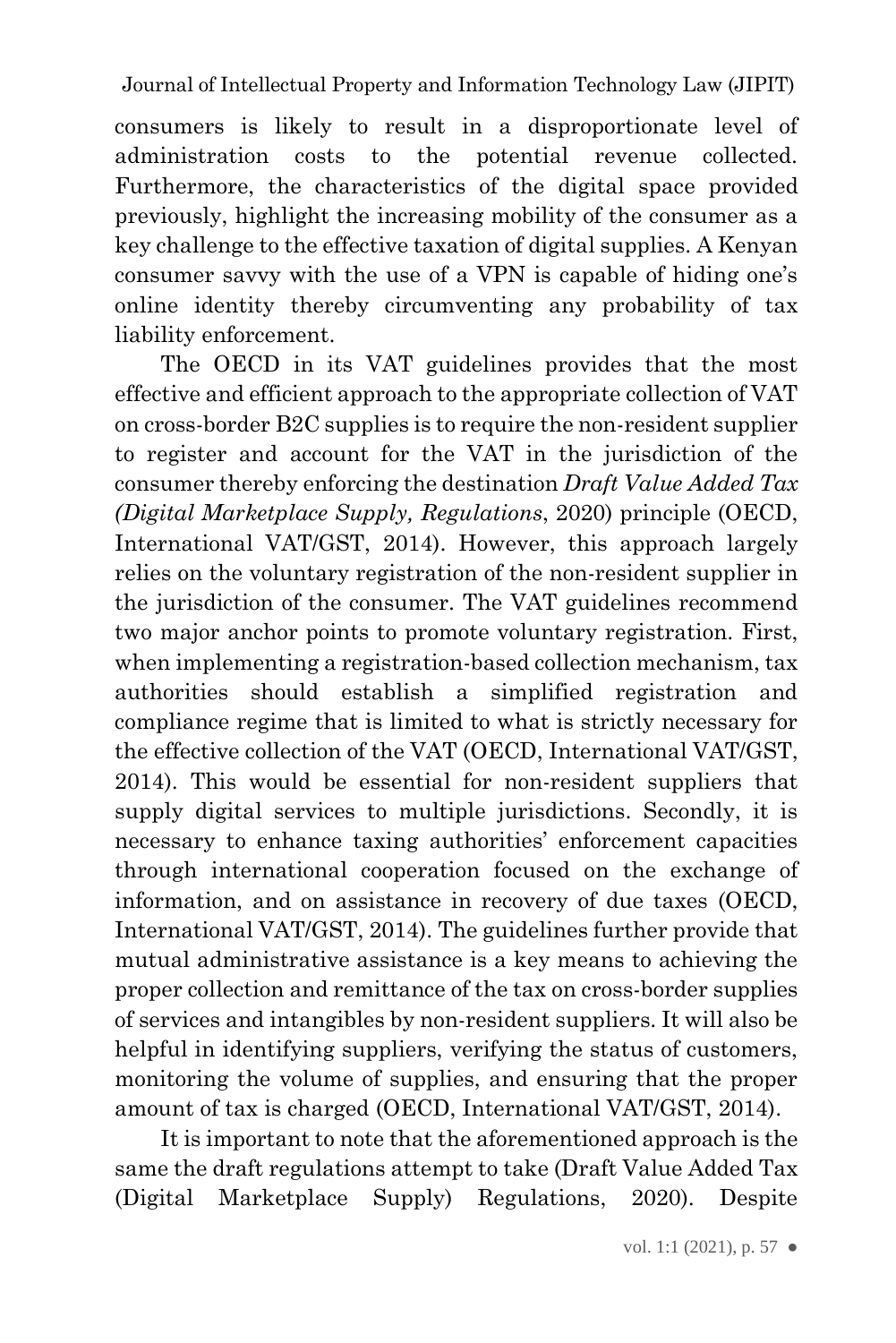providing for a simplified registration framework, they still fail to address a key requirement that the Finance Act places upon them, which is to provide for a mechanism of ensuring that consumers assess and remit their VAT obligations. Therefore, this paper contends that the Finance Act has proposed an impossible responsibility upon the Cabinet Secretary in extending the reversecharge mechanism to B2C transactions. This is evident in the manner in which the draft regulations fail to provide an enabling regulatory mechanism.

The arising complexity in identifying an effective answer to the taxation of cross-border supplies of digital services can easily be discerned from the foregoing analysis. Therefore, one cannot help but wonder whether the discussion drafts and panels of the Legislature duly reflected on the inherent weakness that would lead to a costly and ineffective implementation of the provisions.

#### 5. CONCLUSION

<span id="page-21-0"></span>The digital economy certainly poses fundamental threats to the possible collection of tax from its economic activities. However, long-standing debates at international fora such as the OECD and the UN Tax Committee provide an insight into the intricacies of the prevailing challenges in the taxation of economic activities within the digital economy. Undoubtedly, sovereign states have a right to tax economic activities occurring within their jurisdiction, but the nature of the digital economy has disrupted traditional rules of taxation in an unprecedented manner.

The Kenyan approach of taxing the consumption of digital supplies into Kenya from a foreign jurisdiction, by extending the application of the reverse-charge mechanism to consumers in a B2C digital supply, fails the Corwinian test. It is a legal position that is fraught with inherent weaknesses in its enforcement and will result in inordinately high compliance and administration costs. Certainly, it is a legislative approach which does not advance the real and legitimate underlying policy concerns and an observer is right to see it as a product of passion and highly charged rhetoric. The ability of multi-national enterprises operating in the digital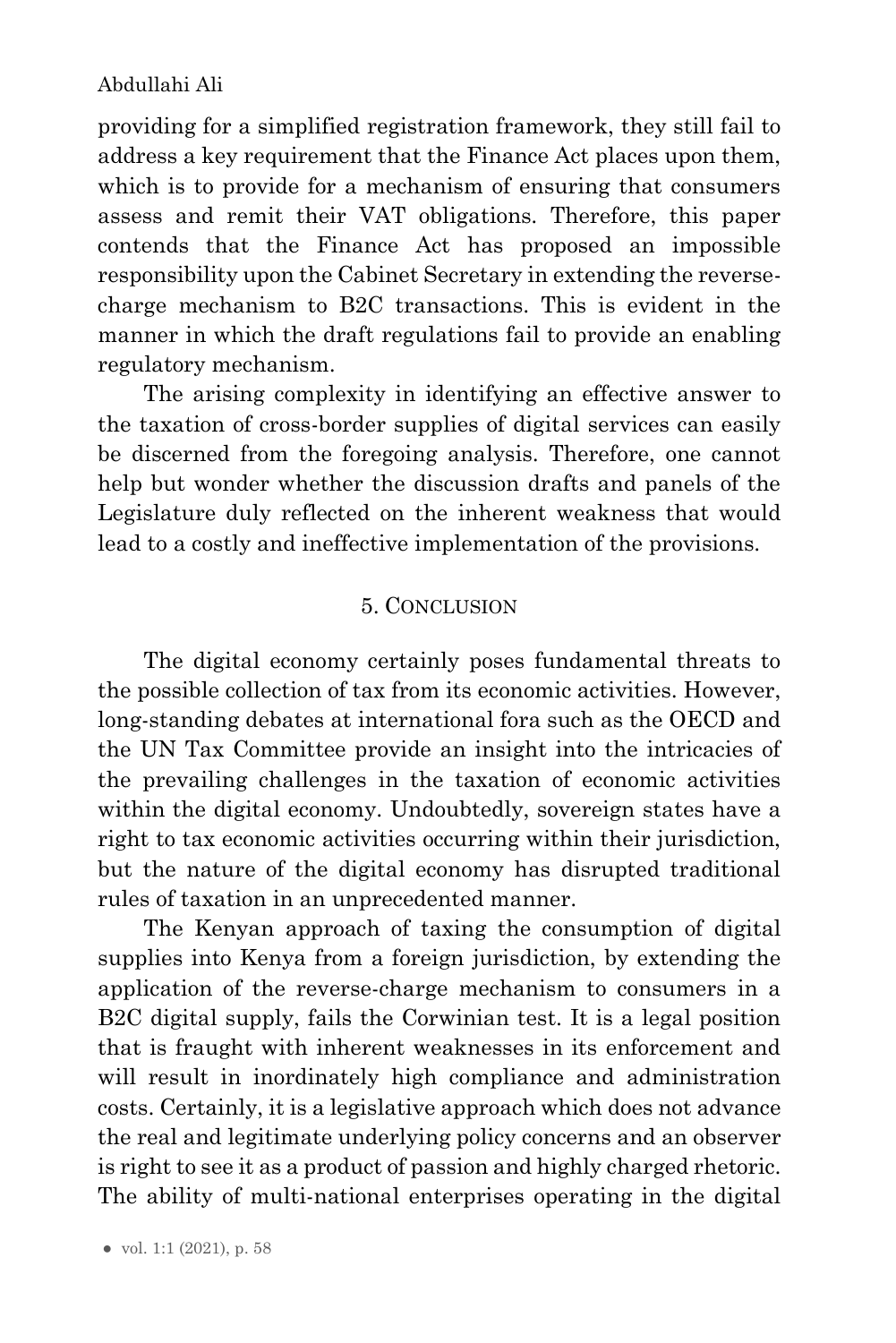economy to avoid VAT offers them a competitive advantage over domestic suppliers who have to comply with VAT legislation. It is not a fair competitive edge either, as domestic suppliers risk going out of business thereby affecting the domestic economy adversely. Definitely, there is an urgent need to ensure that operators in the digital space contribute their fair share of taxation. However, without careful thought as to the effective manner in which the tax policy-makers can deal with the enigma that is the digital economy, all efforts might not only bear no fruits, but may result in greater harm. Moreover, with an increasingly globalised world, tax policy can no longer be within the purview of individual states exclusively as abrupt legislative changes could disrupt international trade. The enormous challenges that the digital economy has had on territorial taxation in an intricately connected world will require international cooperation in advancing common solutions.

#### **REFERENCES**

<span id="page-22-0"></span>ACCA. (2018). *Taxation–UK Study Text*. London: BPP Learning Media.

- Accenture Strategy. (2016). Digital Disruption: The Growth Multiplier, Optimising digital investments to realise higher productivity and growth. https://www.accenture.com/\_acnmedia/pdf-14/accenture-strategy-digital-disruption growth-multiplierbrazil.pdf.
- *Agreement on Subsidies and Countervailing Measures*. (2020, February). https://www.wto.org/english/docs\_e/legal\_e/24-scm.pdf.
- Barefoot, K., Curtis, D., Jolliff, W., Nicholson, JR. & Omohundro, R. (2018). Defining and measuring the digital economy. Working paper 1 of the Bureau of Economic Analysis. https://www.bea.gov/system/files/papers/WP2018-4.pdf.
- Brennen, S. & Kreiss, D. (2014, September 8). Digitalization and digitization. *Culture Digitally*.
- Bukht, R. & Heeks. R. (2017). Defining, Conceptualising and Measuring the Digital Economy. Working paper 68 of the Economic and Social Research Council, Development. https://diodeweb.files.wordpress.com/2017/08/diwkppr68 diode.pdf.
- Carlson, G. (1980). Value Added Tax: Appraisal and Outlook. *Journal of Corporation Law 6(7)*.

vol. 1:1 (2021), p. 59  $\bullet$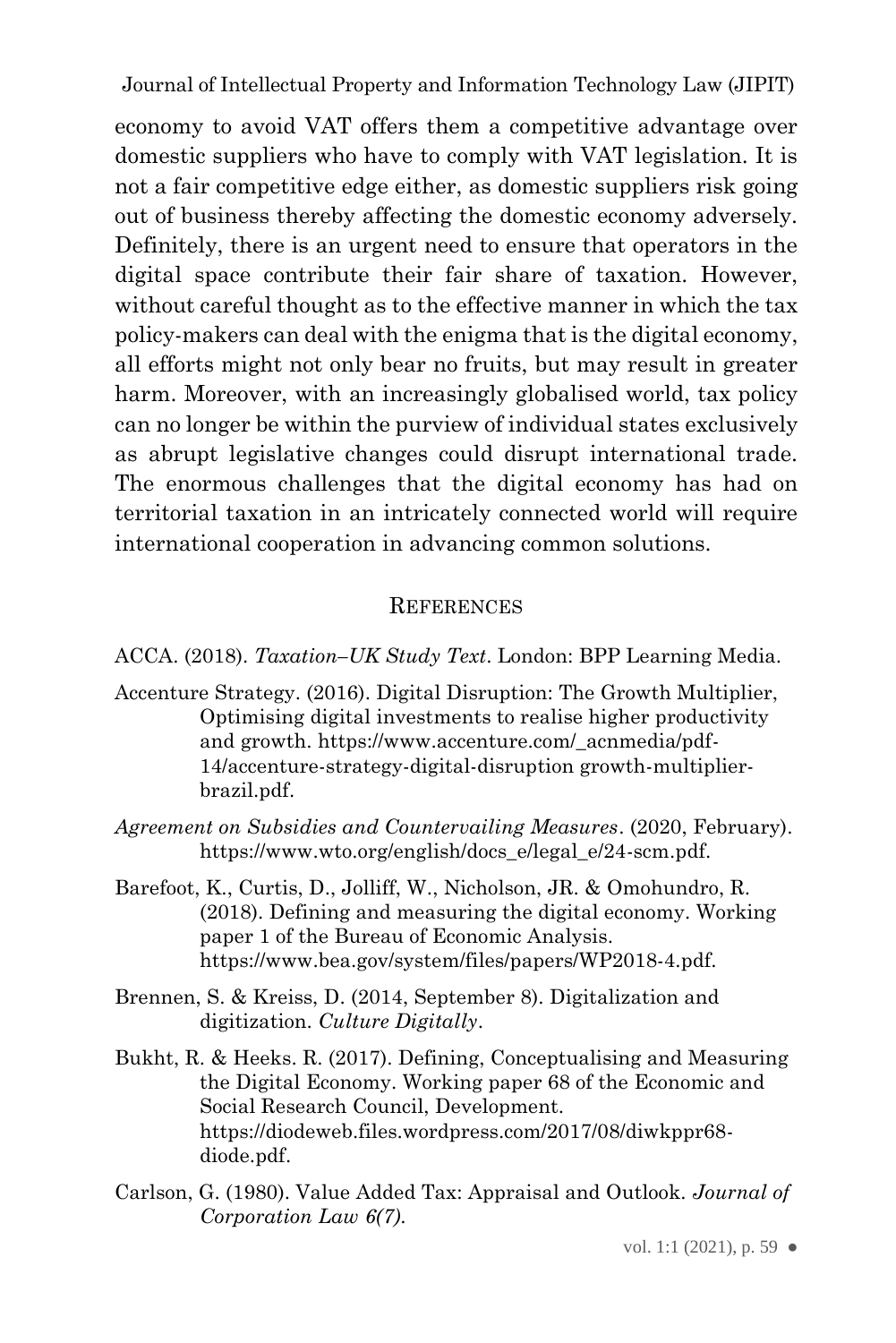- Central Bank of Kenya. Public Debt. https://www.centralbank.go.ke/public-debt/
- Cockfield, A. (2014). BEPS and Global Digital Taxation. *Tax Notes International 75(11)*.
- Communication Authority of Kenya. (2019). First Quarter Sector Statistics Report for the Financial Year 2019/20 (July-September 2019). https://ca.go.ke/wpcontent/uploads/2019/12/Sector-Statistics-Report-Q1-2019- 2020.pdf.
- Corwin, S. (2014). Sense & Sensibility: The Policy and Politics of BEPS. *Tax Notes*. http://uhimik.ru/1275/1275.pdf.
- Curwen, E. (2016, April 12). What is being done to tackle tax-dodging? *BBC News*. https://www.bbc.com/news/business-36029621.
- Digital Economy Blueprint. (2019). https://www.ict.go.ke/wpcontent/uploads/2019/05/Kenya-Digital-Economy-2019.pdf.
- *Draft Value Added Tax (Digital Marketplace Supply) Regulations 2020*, (2021, May). https://kra.go.ke/images/publications/Draft-VAT-Digital-Supply-Regulations-2020---29-05-2020.pdf.
- Dredge, S. (2013, November 5). What is TOR? A Beginner's Guide to the Privacy Tool. *The Guardian*. https://www.theguardian.com/technology/2013/nov/05/torbeginners-guide-nsa-browser.
- Ebrill, L., Keen, M., Bodin, J. and Summers. V. (2001). *The Modern VAT*. Washington: International Monetary Fund.
- Estevão, M. (2019, November 20). Pushing for tax fairness in a digital world. *World Economic Forum*. https://www.weforum.org/agenda/2019/11/pushing-for-taxfairness-in-a-digital-world/.
- *Finance Act 2019*. (2021, May). Retrieved from eKLR.
- Gatuyu, J. (2019). Taxing a Digital Economy: Exploring Intangibles Assets to Broaden Revenue Base in Kenya. *Strathmore Law Review 4(1)*.
- Hoppkins, N. & Bengtsson, H. (2017, November 5). What are the Paradise Papers and what do they tell us? *The Guardian*. https://www.theguardian.com/news/2017/nov/05/what-are-theparadise-papers-and-what-do-they-tell-us.
- Independent Electoral & Boundaries Commission, Statistics of voters. https://www.iebc.or.ke/registration/?stats.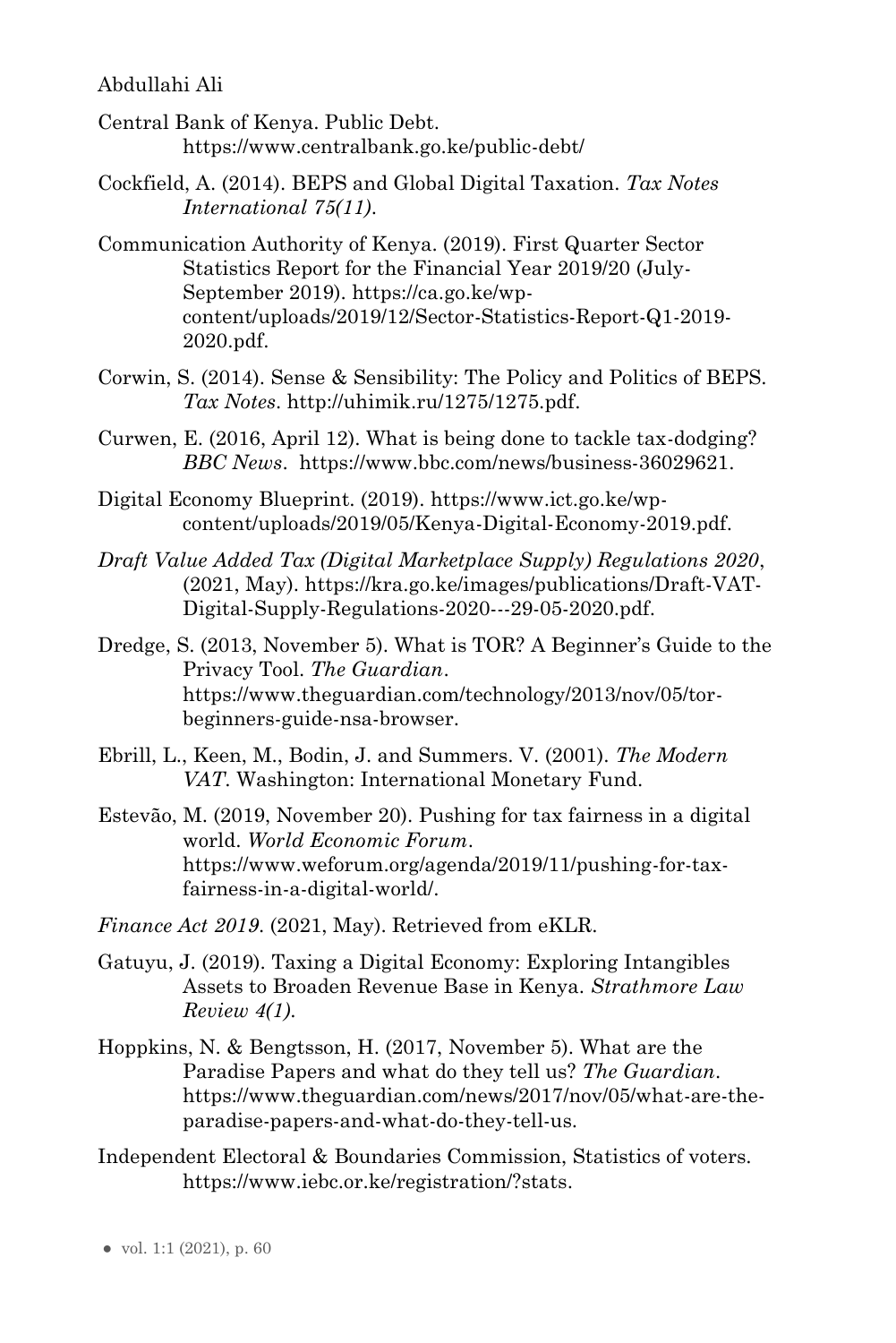- Ilako, C. (2019, October 11). KRA goes after digital economy to boost collection. *The Star*. https://www.the-star.co.ke/business/2019- 10-11-kra-goes-after-digital-economy-to-boost-collection/.
- International Accounting Standard (2016). No. 38. https://www.icpak.com/wp-content/uploads/2016/07/IAS-38.pdf
- Kenya Population and Housing Census Results. (2019). https://www.knbs.or.ke/?p=5621.
- Kenya Revenue Authority. (2018/19). Annual Revenue Performance Report No. 7.
- Lamensch, M. (2012). Are Reverse-Charging and the One Stop Scheme Efficient Ways to Collect VAT on Digital Supplies? *World Journal of VAT/GST Law 1(1)*.
- Mankiw, G., Yagan, D., & Weinzierl, M. (2009). Optimal Taxation in Theory and Practice. *Journal of Economic Perspectives 23(4)*.
- Ndii, D. (2019, November 15). ''I don't understand why Kenyans are broke'' Mr. Kenyatta's debt distress revisited. *The Elephant*. https://www.theelephant.info/op-eds/2019/11/15/i-dontunderstand-why-kenyans-are-broke-mr-kenyattas-debtdistress-revisited/.
- Obiero, J. (2008). *Strategy Implementation and Performance of the Kenya Revenue Authority* (Published MBA Thesis). Kenyatta University, Nairobi.
- OECD Base Erosion and Profit Shifting Project. (2015). Addressing the Tax Challenges of the Digital Economy. Action Plan.
- OECD. (2015). Digital Economy Outlook. https://read.oecdilibrary.org/science-and-technology/oecd-digital-economyoutlook-2015\_9789264232440-en#page23.
- OECD, BEPS. (2019). Inclusive framework on base erosion and profit shifting. https://www.oecd.org/tax/beps/.
- OECD, International VAT/GST Guidelines. (2014).
- Otieno, O. (2018, September 2). IMF Fuel tax is degrading Kenya's dignity'. *Daily Nation*. https://www.nation.co.ke/oped/opinion/IMF-fuel-tax-isdegrading-Kenya-s-dignity/440808-4739128-43q1ojz/index.html

Parietti, M. (2019, November 3). The Top 10 Technology Companies. *Investopedia*. https://www.investopedia.com/articles/markets/030816/worldstop-10-technology-companies-aapl-googl.asp.